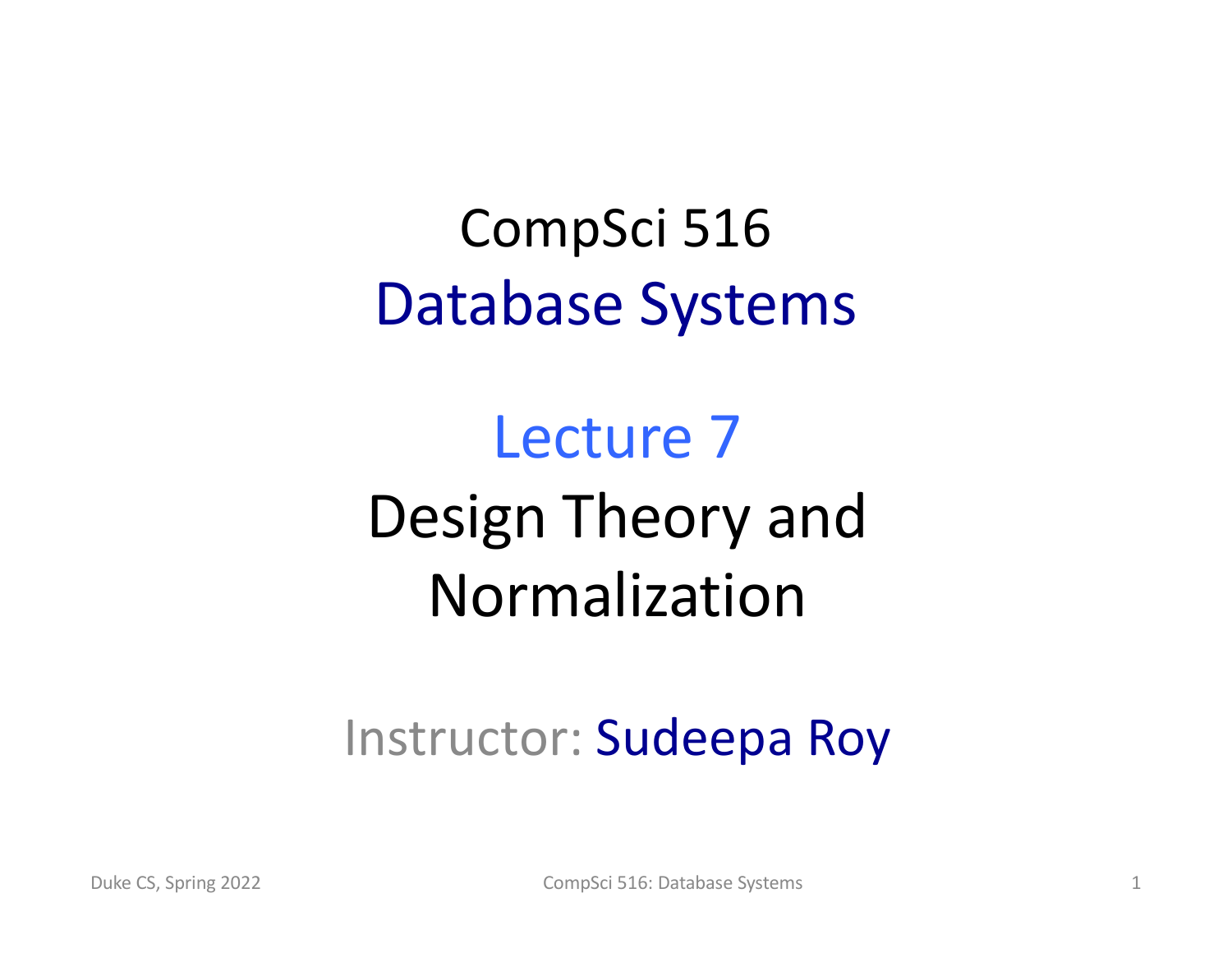# Announcements (Thurs, 1/27)

- HW1 due next week 2/1 (Tues)
	- Please check out posts on Ed with updates and instructions
- Project proposal due next week 2/3 (Thurs)
	- 13 standard, 6 semi-standard, 2 open
	- consider semi-standard and open projects!
- Quiz-1 posted on Gradescope due 2/8 (Tues)
	- Two problems only, autograded, submit as many times as you want
	- Use RATest [https://ratest.cs.duke.edu/ratest](https://ratest.cs.duke.edu/ratest/)/ to debug (last two problems)
	- Will demonstrate during lectures
- More quizzes will be posted soon instructions to be posted to use "Gradiance" for online quiz
	- Will help prepare for the exam do them early!
- If there are in-class quiz/labs, will be announced in the previous class
- No late days for quiz (gradiance closes automatically)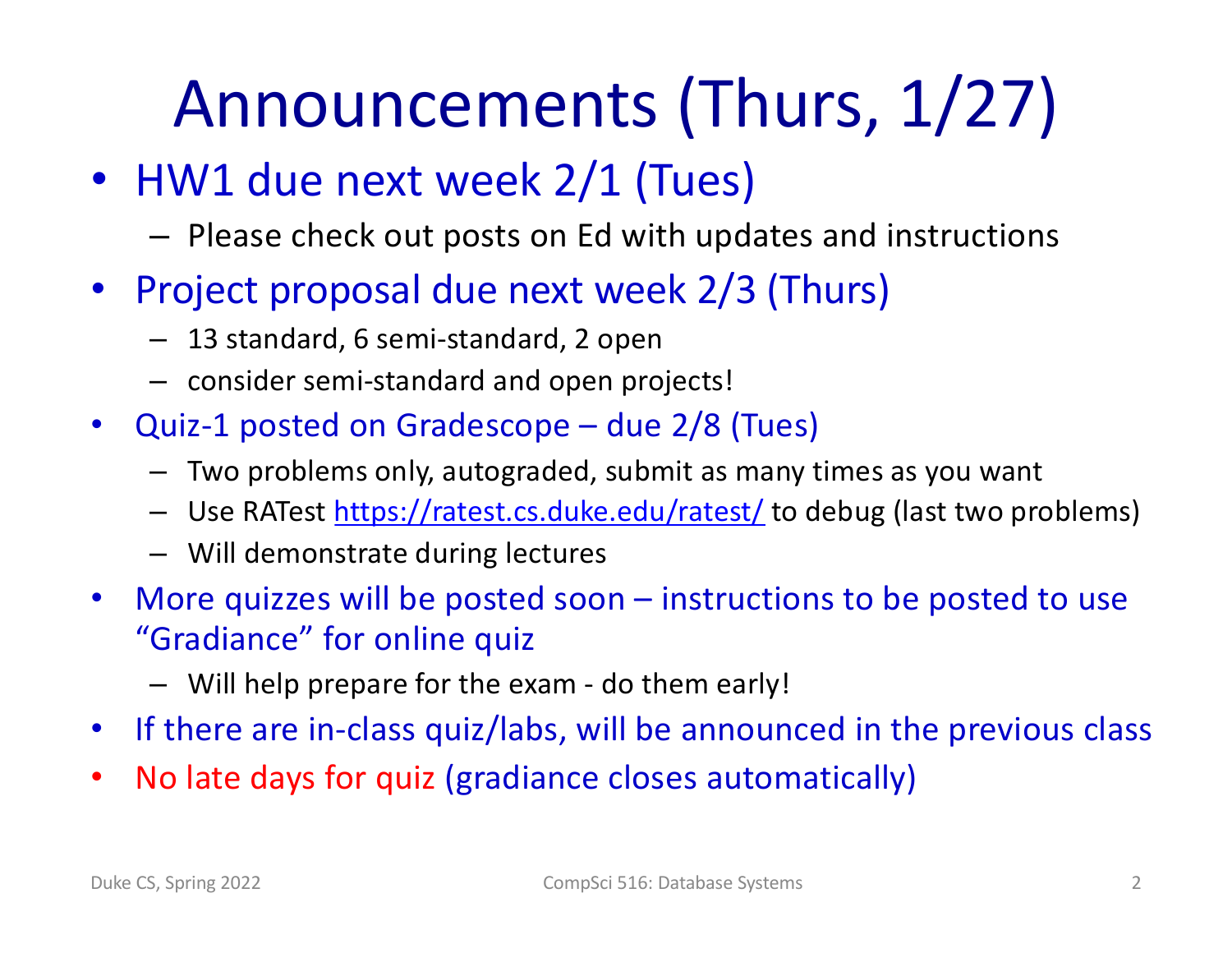# Where are we now?

#### We learnt

 $\sqrt{\mathsf{Relational\;Model}}$ and Query Languages  $\checkmark$ SQL, RA, RC  $\checkmark$  Postgres (DBMS)  $\checkmark$ XML (overview)  $\blacksquare$  HW1

Next

- Database Normalization
	- (for good schema design)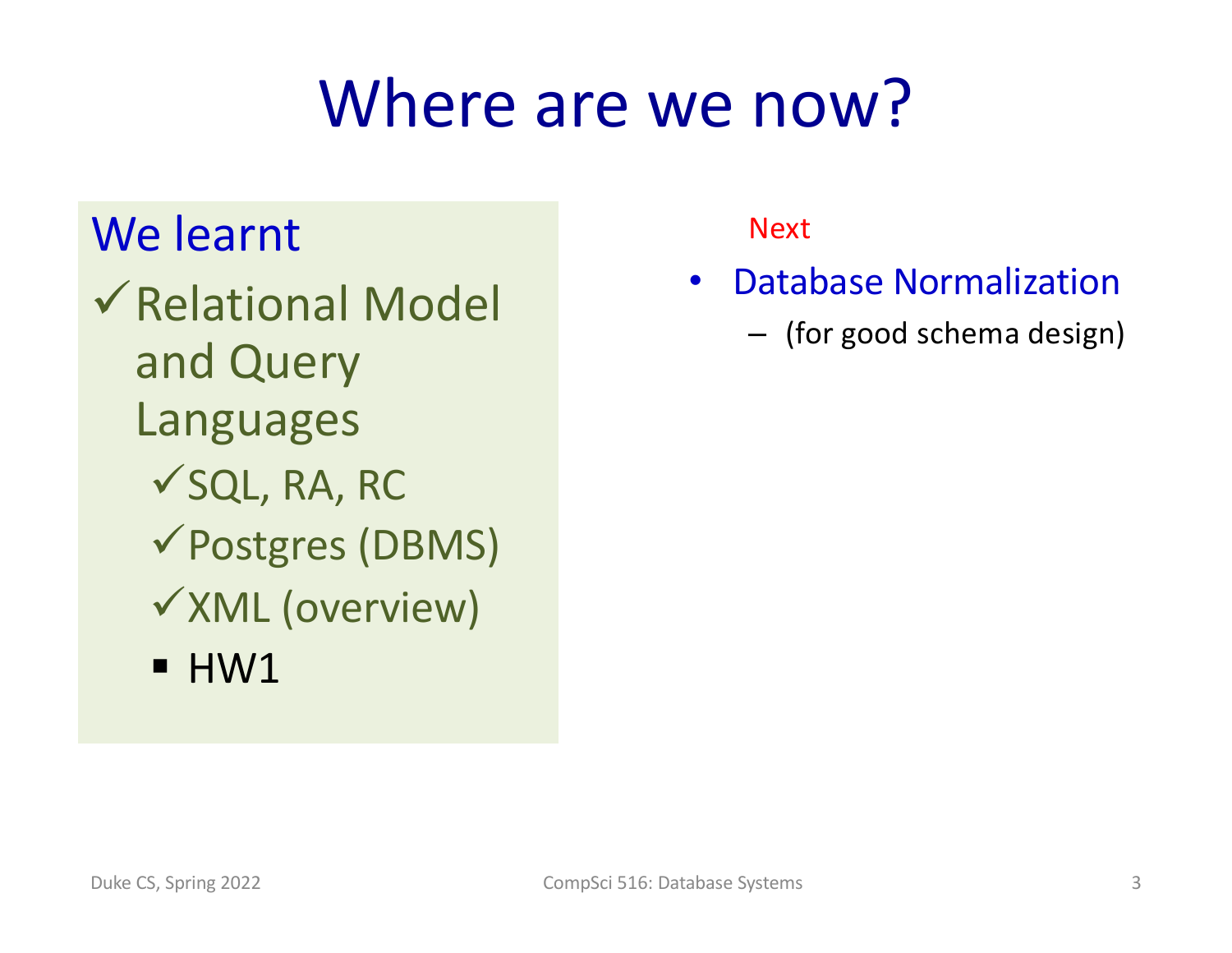# Reading Material

- Database normalization
	- [RG] Chapter 19.1 to 19.5, 19.6.1, 19.8 (overview)
	- [GUW] Chapter 3

Acknowledgement:

- The following slides have been created adapting the instructor material of the [RG] book provided by the authors Dr. Ramakrishnan and Dr. Gehrke.
- Some slides have been adapted from slides by Profs. Magda Balazinska, Dan Suciu, and Jun Yang

Duke CS, Spring 2022 CompSci 516: Database Systems 4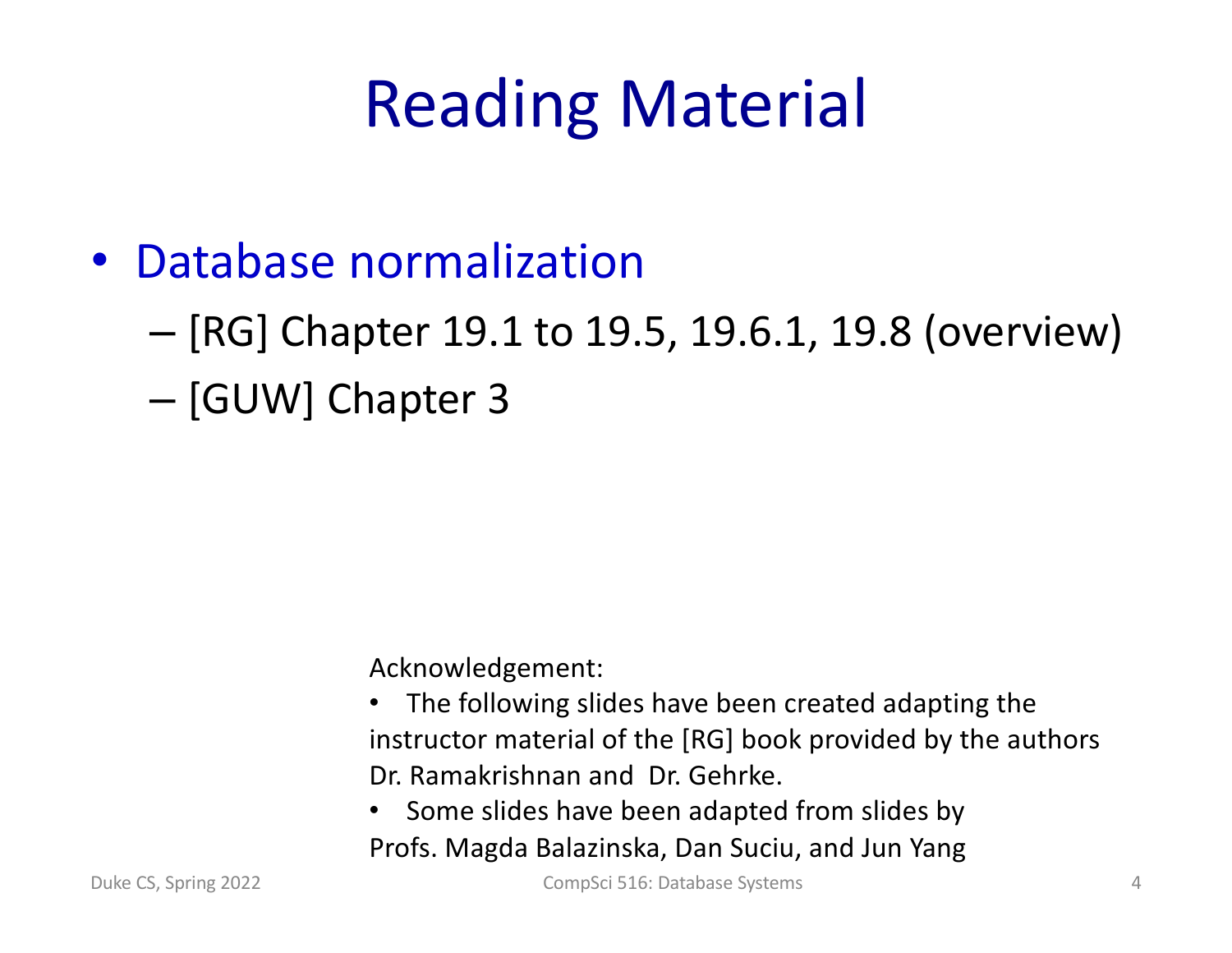# What will we learn?

- What goes wrong if we have redundant info in a database?
- Why and how should you refine a schema?
- Functional Dependencies a new kind of integrity constraints (IC)
- Normal Forms
- How to obtain those normal forms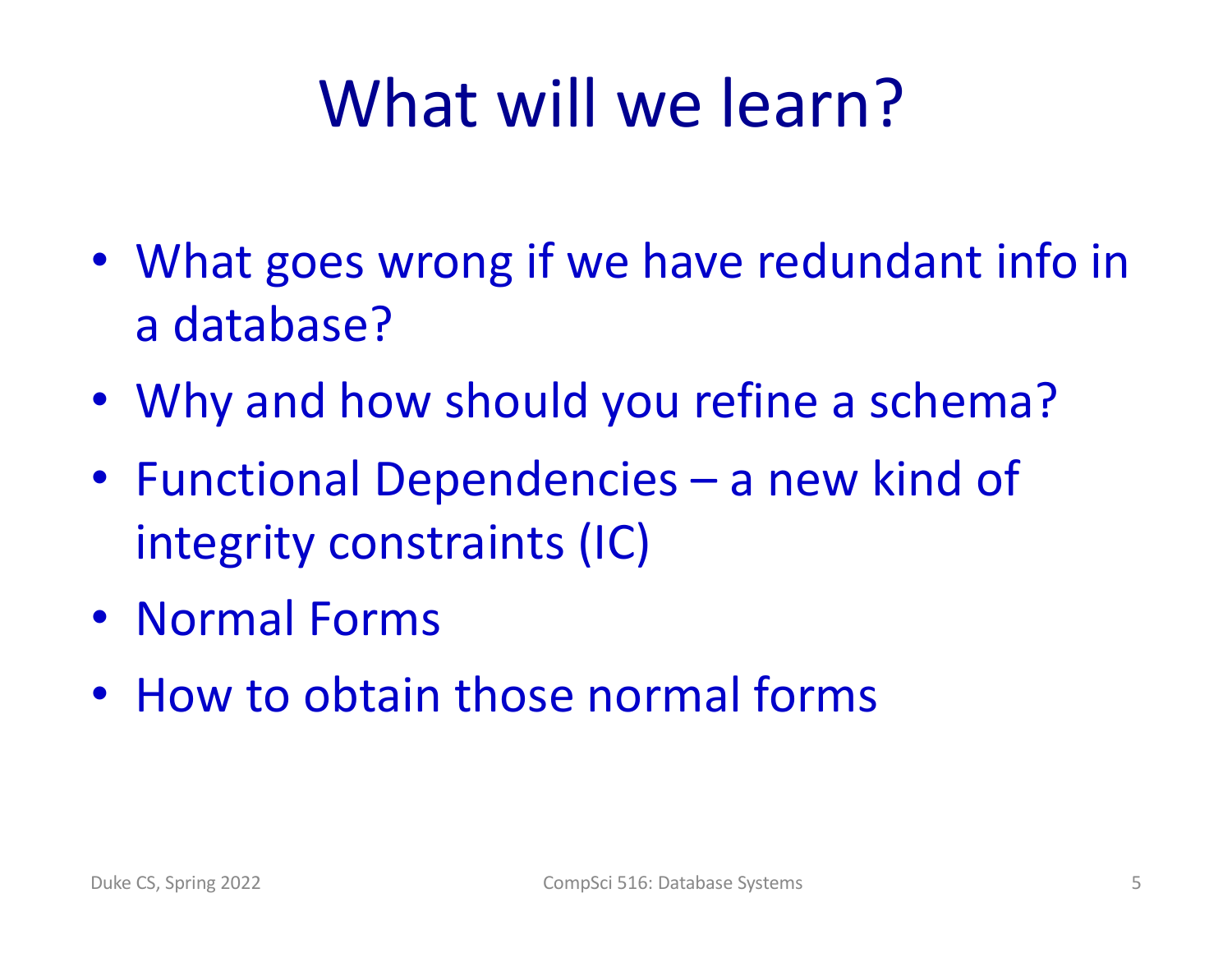# Example

The list of hourly employees in an organization

| ssn(S)      | name (N)  | lot<br>(L) | rating<br>(R) | hourly-<br>wage (W) | hours-<br>worked (H) |
|-------------|-----------|------------|---------------|---------------------|----------------------|
| 111-11-1111 | Attishoo  | 48         | -8            | 10                  | 40                   |
| 222-22-2222 | Smiley    | 22         | 8             | 10                  | 30                   |
| 333-33-3333 | Smethurst | 35         | 5             | 7                   | 30                   |
| 444-44-4444 | Guldu     | 35         | 5             | 7                   | 32                   |
| 555-55-5555 | Madayan   | 35         | 8             | 10                  | 40                   |

• key = SSN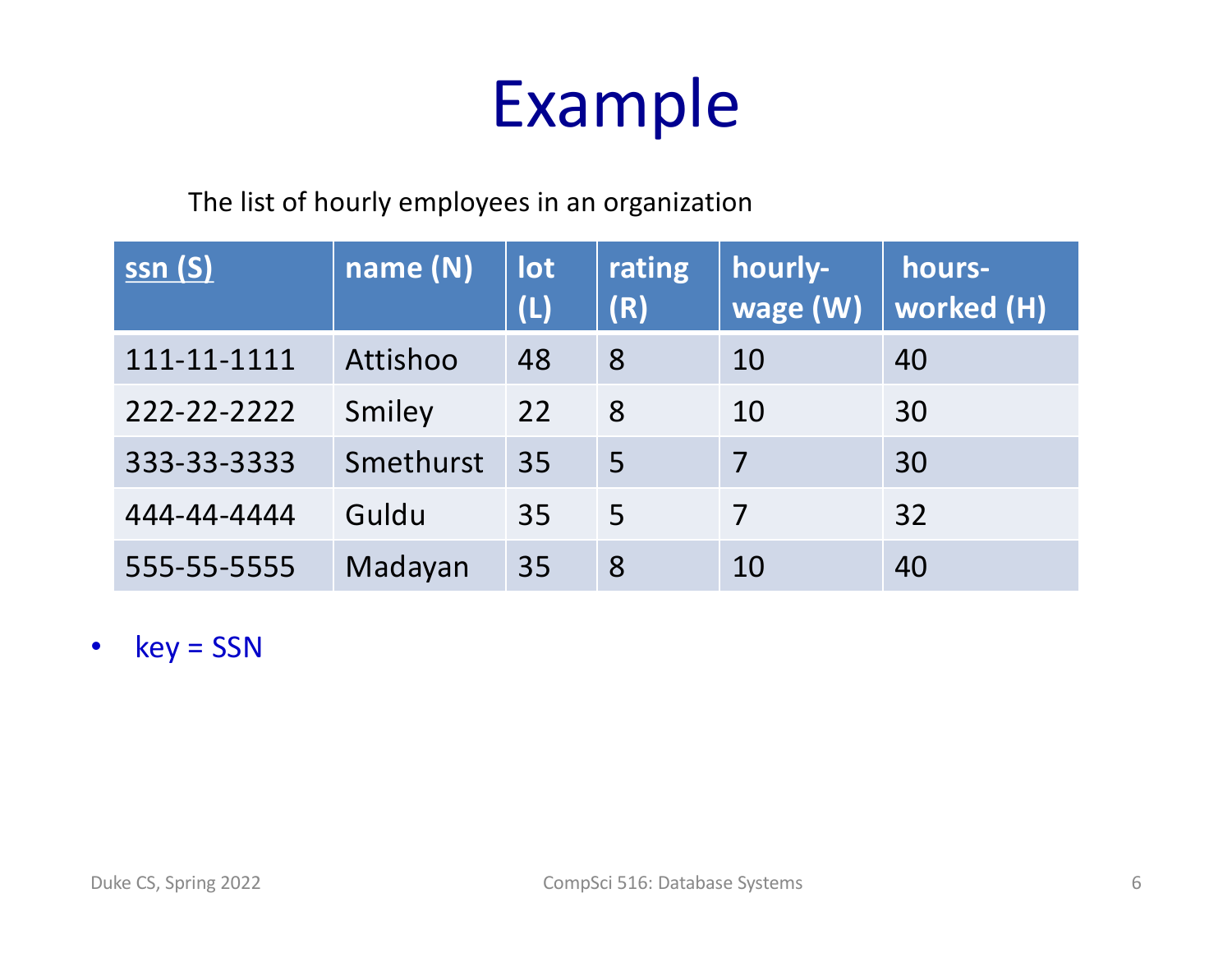# Example

The list of hourly employees in an organization

| <u>ssn (S)</u> | name (N)  | lot<br>(L) | rating<br>(R) | hourly-<br>wage (W) | hours-<br><b>worked (H)</b> |
|----------------|-----------|------------|---------------|---------------------|-----------------------------|
| 111-11-1111    | Attishoo  | 48         | 8             | 10                  | 40                          |
| 222-22-2222    | Smiley    | 22         | 8             | 10                  | 30                          |
| 333-33-3333    | Smethurst | 35         | 5             | 7                   | 30                          |
| 444-44-4444    | Guldu     | 35         | 5             | 7                   | 32                          |
| 555-55-5555    | Madayan   | 35         | 8             | 10                  | 40                          |

- key = SSN
- Suppose for a given rating, there is only one hourly\_wage value
- Redundancy in the table
- Why is redundancy bad?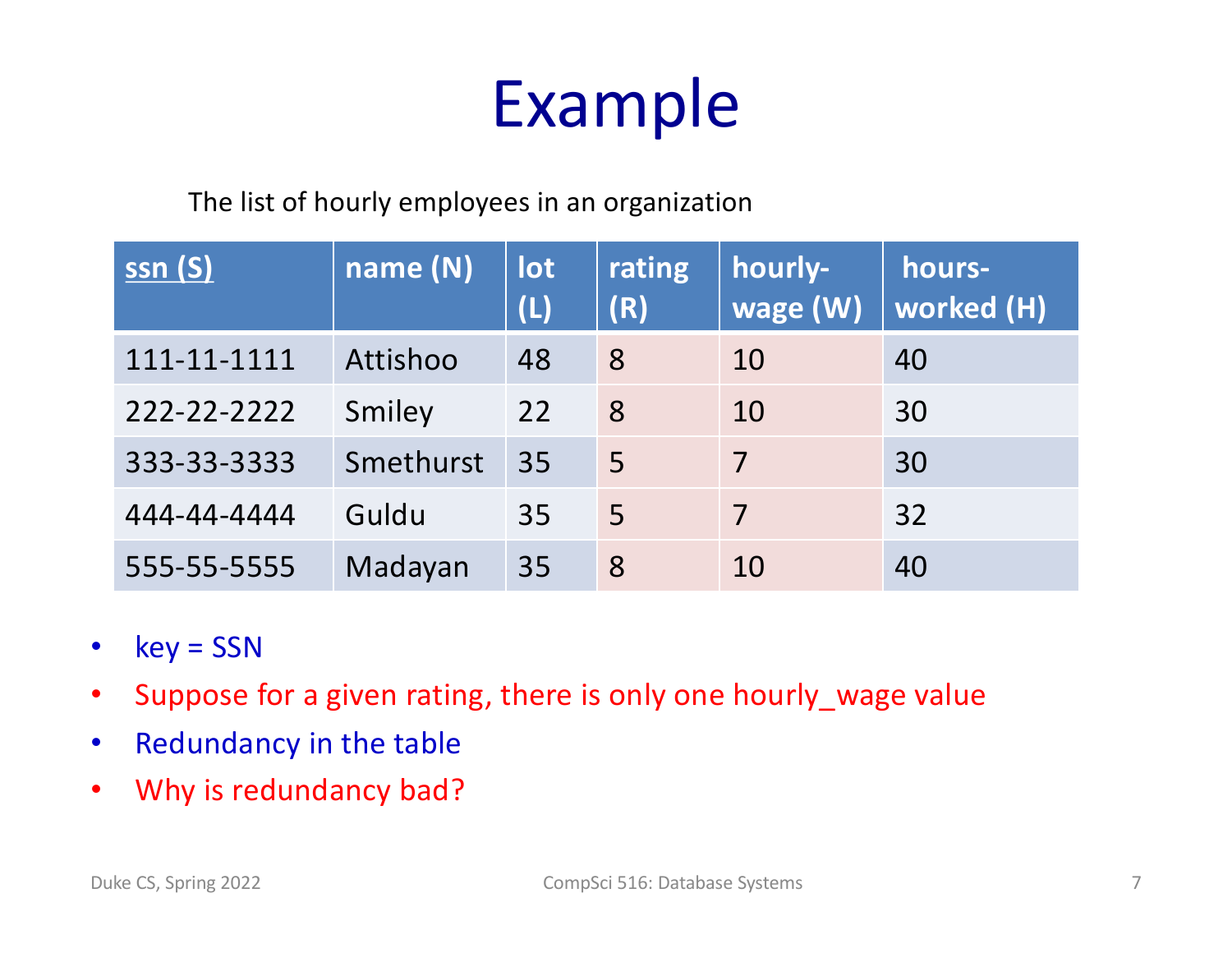# Why is redundancy bad?  $1/4$

The list of hourly employees in an organization

| <u>ssn (S)</u> | name (N)  | lot<br>(L) | rating<br>(R) | hourly-<br>wage (W) | hours-<br>worked (H) |
|----------------|-----------|------------|---------------|---------------------|----------------------|
| 111-11-1111    | Attishoo  | 48         | 8             | 10                  | 40                   |
| 222-22-2222    | Smiley    | 22         | 8             | 10                  | 30                   |
| 333-33-3333    | Smethurst | 35         | 5             | 7                   | 30                   |
| 444-44-4444    | Guldu     | 35         | 5             | 7                   | 32                   |
| 555-55-5555    | Madayan   | 35         | 8             | 10                  | 40                   |

#### 1. Redundant storage:

- Some information is stored repeatedly
- The rating value 8 corresponds to hourly\_wage 10, which is stored three times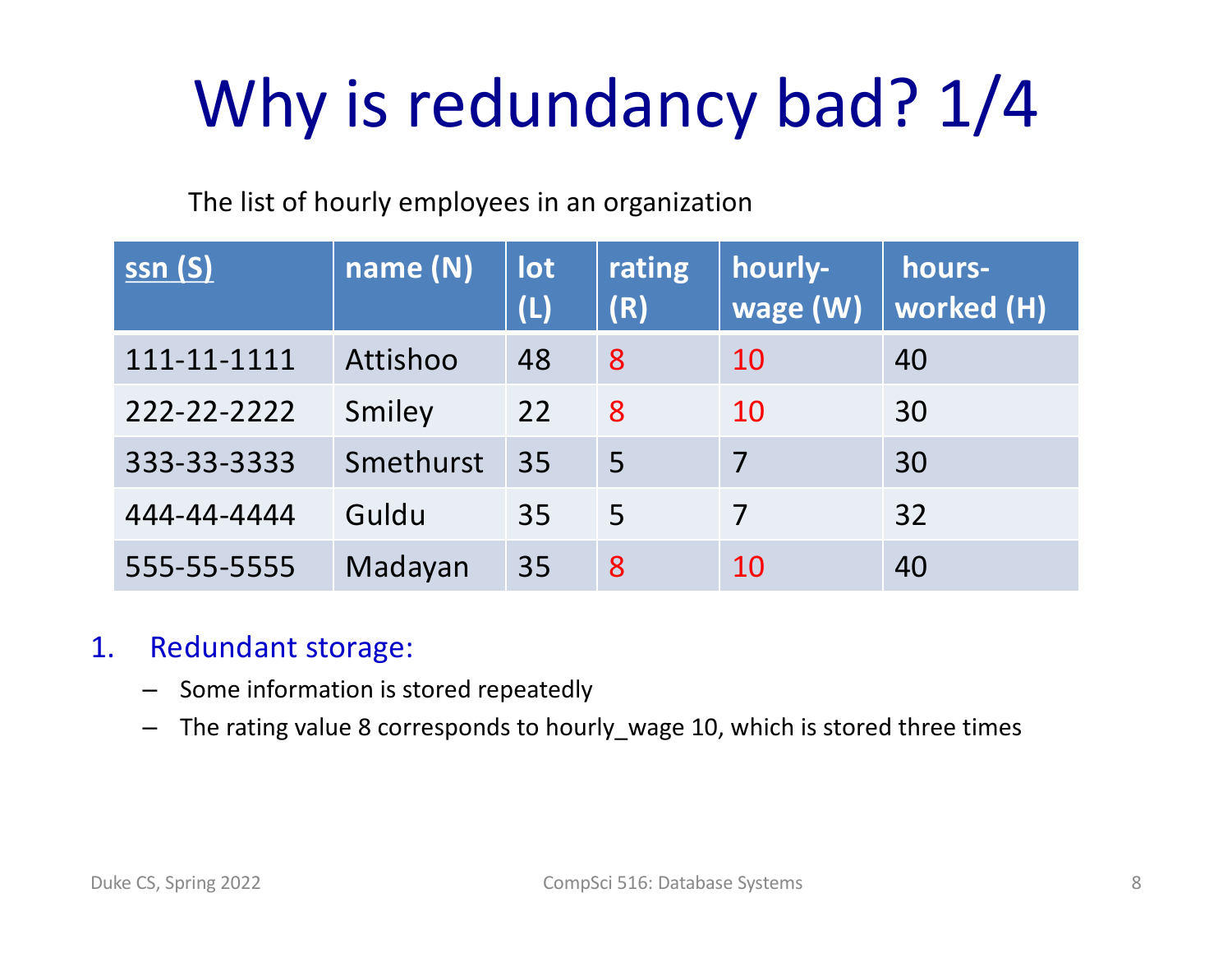# Why is redundancy bad? 2/4

The list of hourly employees in an organization

| <u>ssn (S)</u> | name (N)  | lot<br>(L) | rating<br>(R) | hourly-<br>wage (W) | hours-<br><b>worked (H)</b> |
|----------------|-----------|------------|---------------|---------------------|-----------------------------|
| 111-11-1111    | Attishoo  | 48         | 8             | $10 \rightarrow 9$  | 40                          |
| 222-22-2222    | Smiley    | 22         | 8             | 10                  | 30                          |
| 333-33-3333    | Smethurst | 35         | 5             | 7                   | 30                          |
| 444-44-4444    | Guldu     | 35         | 5             | 7                   | 32                          |
| 555-55-5555    | Madayan   | 35         | 8             | 10                  | 40                          |

#### 2. Update anomalies

- If one copy of data is updated, an inconsistency is created unless all copies are similarly updated
- Suppose you update the hourly\_wage value in the first tuple using UPDATE statement in SQL -- inconsistency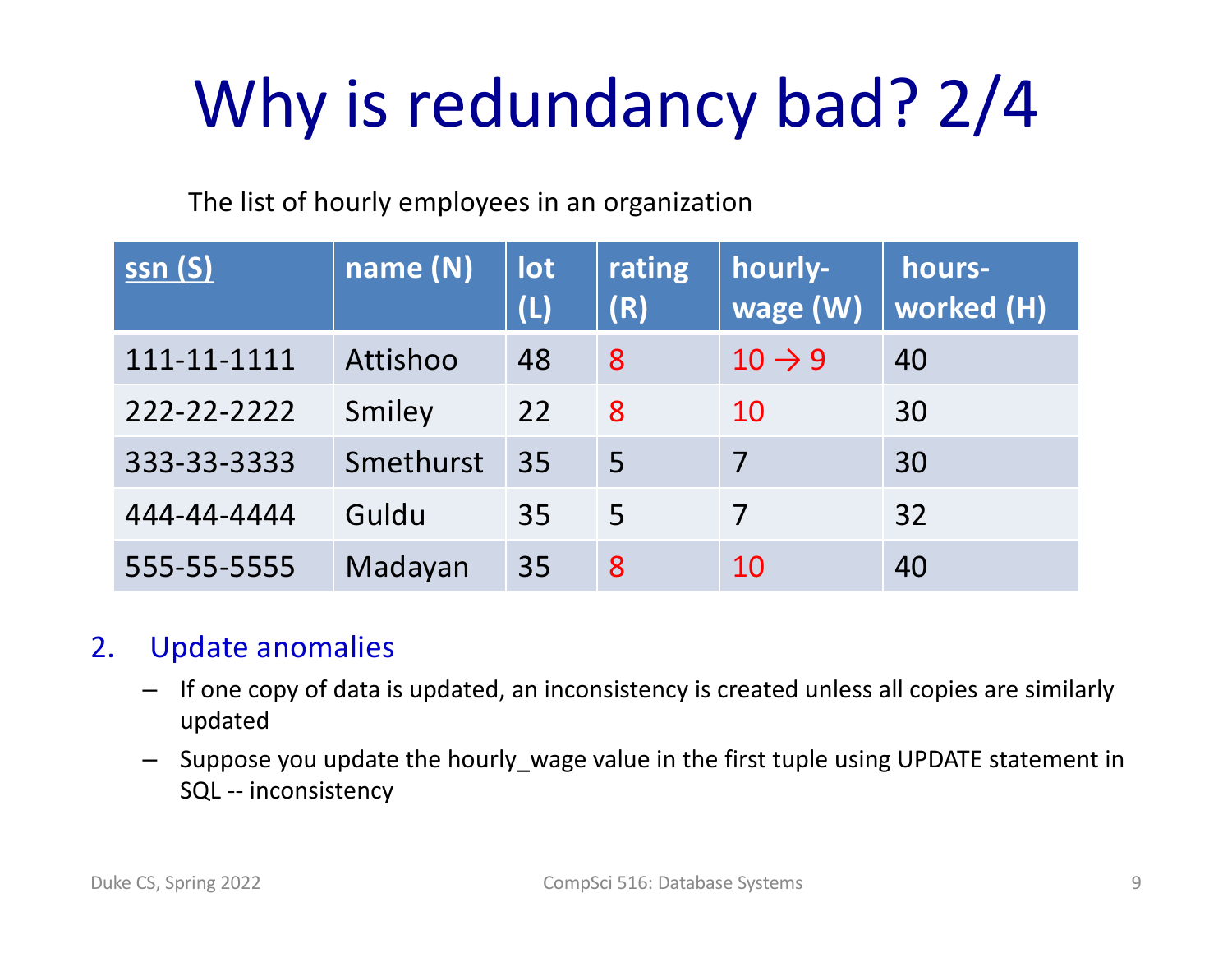# Why is redundancy bad? 3/4

The list of hourly employees in an organization

| <u>ssn (S)</u> | name (N)  | lot<br>(L) | rating<br>(R) | hourly-<br>wage (W) | hours-<br><b>worked (H)</b> |
|----------------|-----------|------------|---------------|---------------------|-----------------------------|
| 111-11-1111    | Attishoo  | 48         | 8             | 10                  | 40                          |
| 222-22-2222    | Smiley    | 22         | 8             | 10                  | 30                          |
| 333-33-3333    | Smethurst | 35         | 5             | 7                   | 30                          |
| 444-44-4444    | Guldu     | 35         | 5             | 7                   | 32                          |
| 555-55-5555    | Madayan   | 35         | 8             | 10                  | 40                          |

#### 3. Insertion anomalies:

- It may not be possible to store certain information unless some other, unrelated info is stored as well
- We cannot insert a tuple for an employee unless we know the hourly wage for the employee's rating value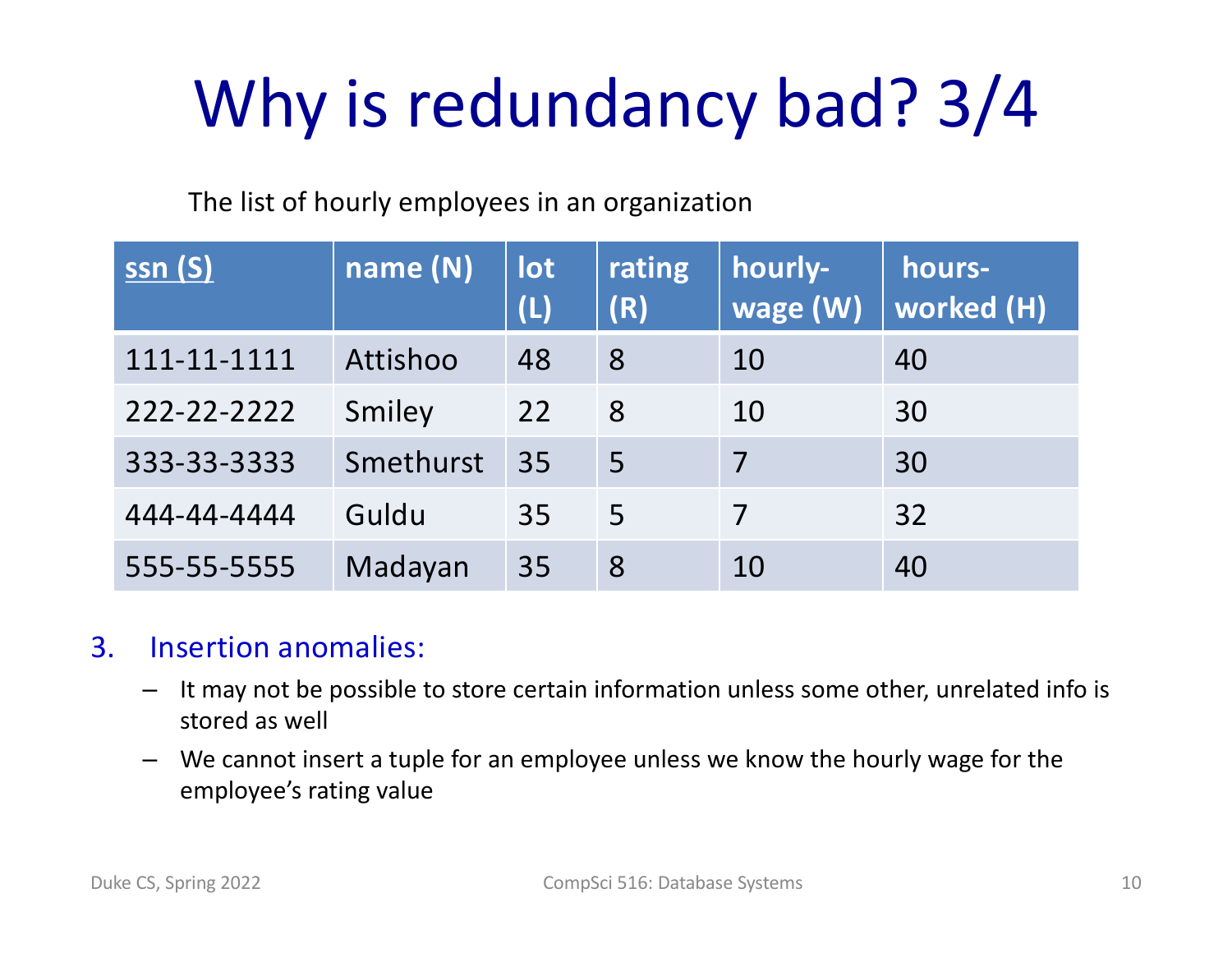# Why is redundancy bad? 4/4

The list of hourly employees in an organization

| <u>ssn (S)</u> | name (N)  | lot<br>(L) | rating<br>(R) | hourly-<br>wage (W) | hours-<br><b>worked (H)</b> |
|----------------|-----------|------------|---------------|---------------------|-----------------------------|
| 111-11-1111    | Attishoo  | 48         | 8             | 10                  | 40                          |
| 222-22-2222    | Smiley    | 22         | 8             | 10                  | 30                          |
| 333-33-3333    | Smethurst | 35         | 5             | 7                   | 30                          |
| 444-44-4444    | Guldu     | 35         | 5             | 7                   | 32                          |
| 555-55-5555    | Madayan   | 35         | 8             | 10                  | 40                          |

#### 4. Deletion anomalies:

- It may not be possible to delete certain information without losing some other information as well
- If we delete all tuples with a given rating value (Attishoo, Smiley, Madayan), we lose the association between that rating value and its hourly wage value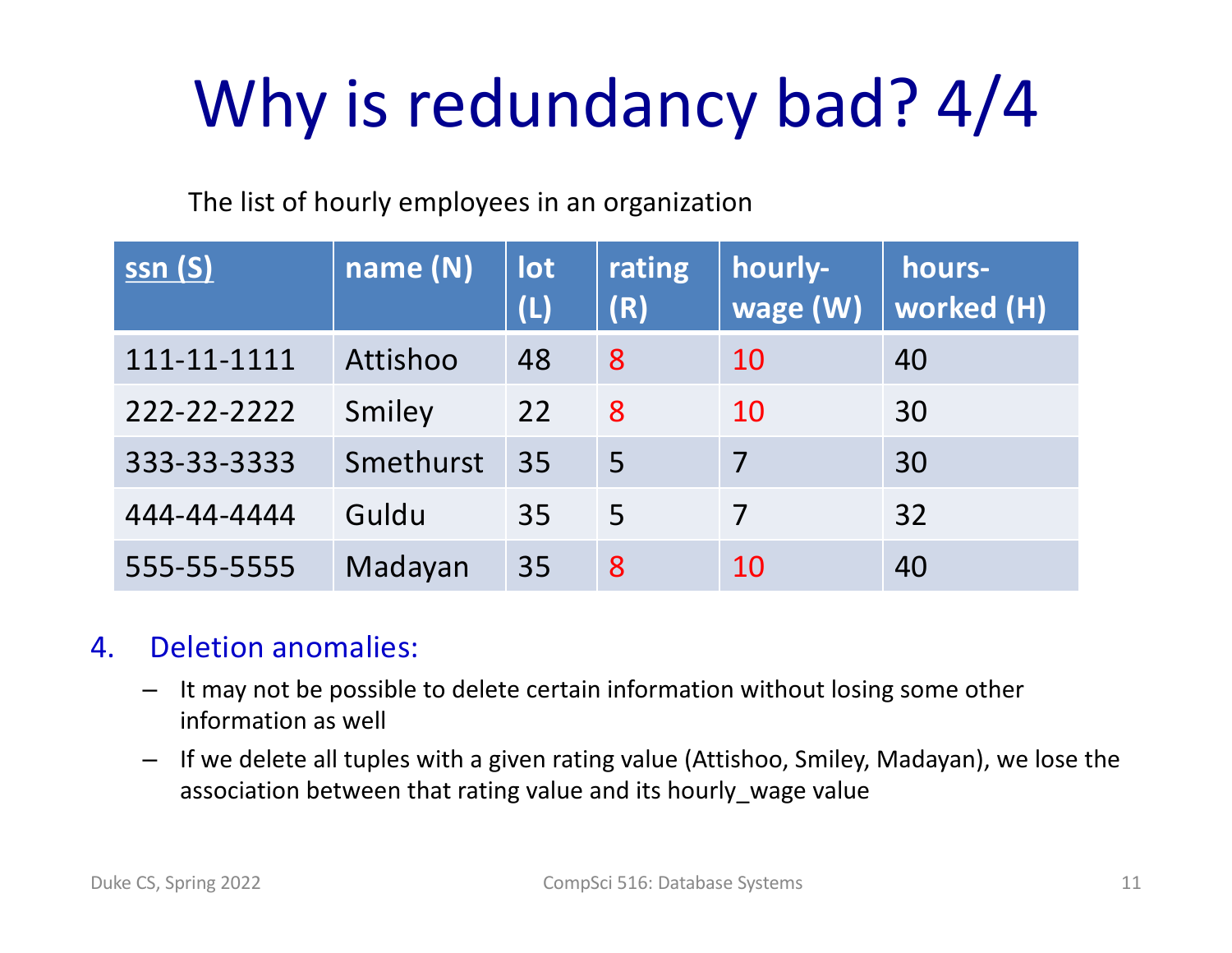# Nulls may or may not help

| <u>ssn (S)</u> | name (N)  | lot<br>(L) | rating<br>(R) | hourly-<br>wage (W) | hours-<br>worked (H) |
|----------------|-----------|------------|---------------|---------------------|----------------------|
| 111-11-1111    | Attishoo  | 48         | 8             | 10                  | 40                   |
| 222-22-2222    | Smiley    | 22         | 8             | 10                  | 30                   |
| 333-33-3333    | Smethurst | 35         | 5             | 7                   | 30                   |
| 444-44-4444    | Guldu     | 35         | 5             | 7                   | 32                   |
| 555-55-5555    | Madayan   | 35         | 8             | 10                  | 40                   |

- Does not help redundant storage or update anomalies
- May help insertion and deletion anomalies
	- can insert a tuple with null value in the hourly\_wage field
	- but cannot record hourly\_wage for a rating unless there is such an employee (SSN cannot be null) – same for deletion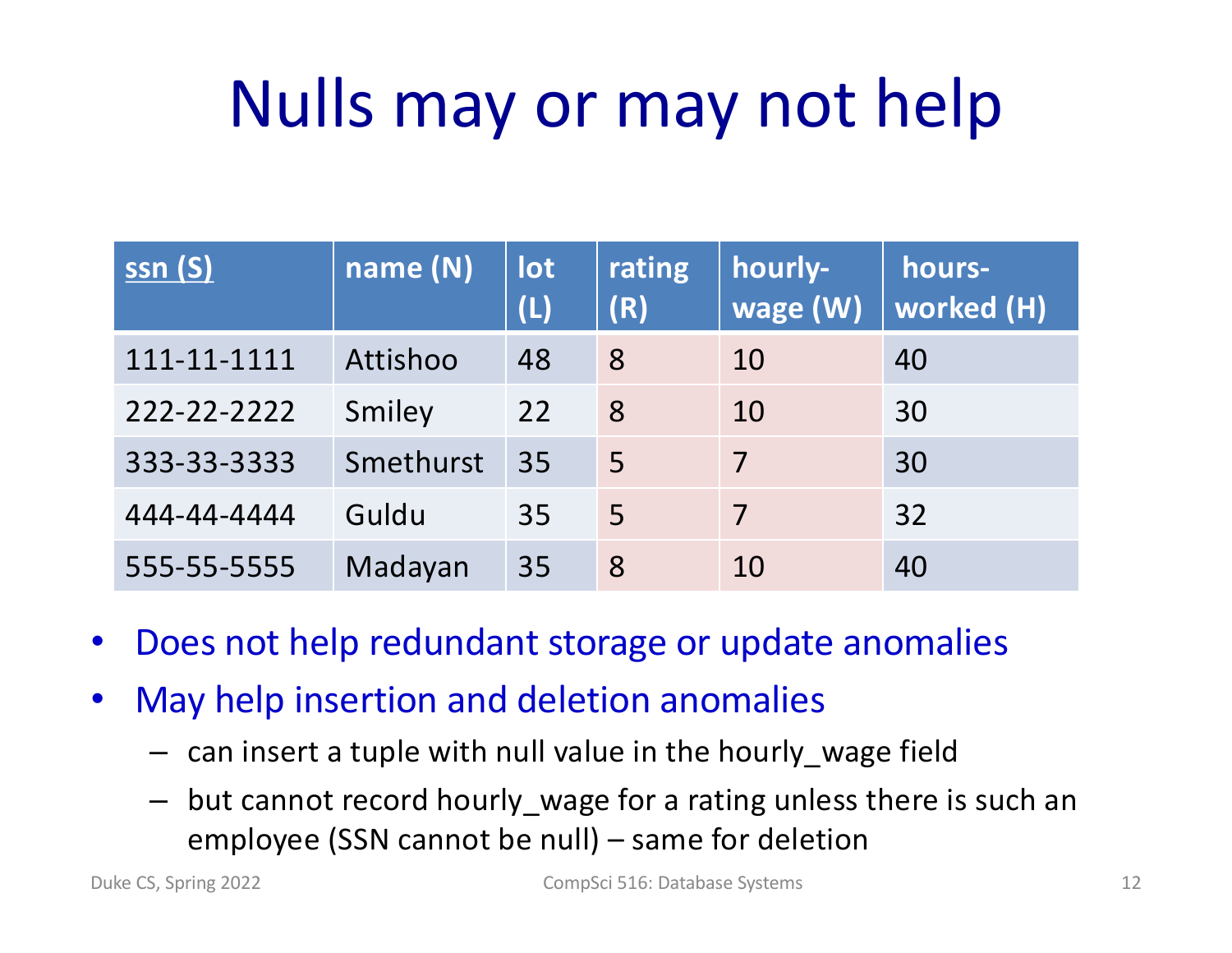# Summary: Redundancy

#### Therefore,

- Redundancy arises when the schema forces an association between attributes that is "not natural"
- We want schemas that do not permit redundancy
	- at least identify schemas that allow redundancy to make an informed decision (e.g. for performance reasons)

• Solution?

– decomposition of schema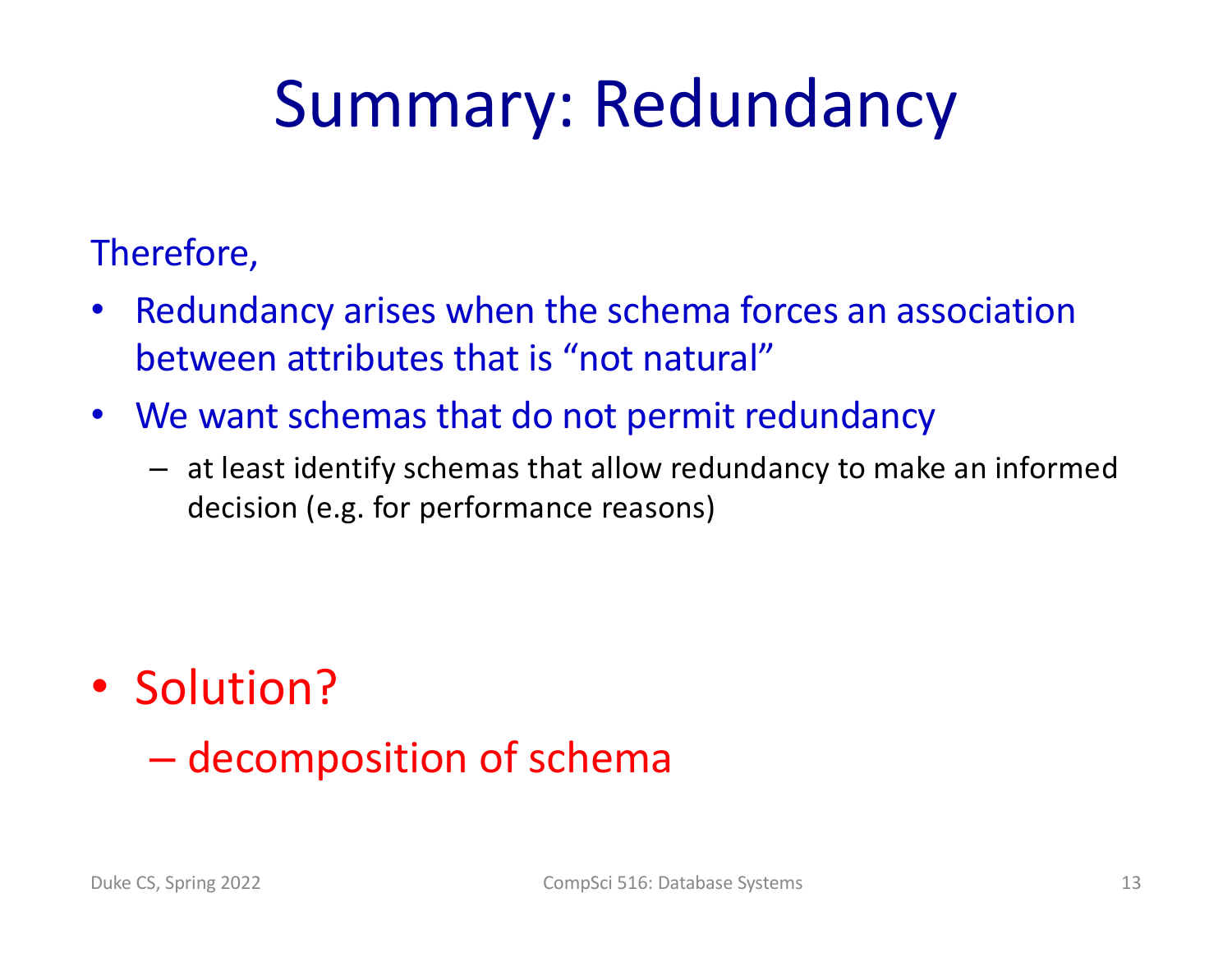### Decomposition

| <u>ssn (S)</u>                                      | name (N)  | lot<br>(L) | rating<br>(R) | hourly-<br>wage (W) | hours-<br>worked (H) |        |                |
|-----------------------------------------------------|-----------|------------|---------------|---------------------|----------------------|--------|----------------|
| 111-11-1111                                         | Attishoo  | 48         | 8             | 10                  | 40                   |        |                |
| 222-22-2222                                         | Smiley    | 22         | 8             | 10                  | 30                   |        |                |
| 333-33-3333                                         | Smethurst | 35         | 5             | $\overline{7}$      | 30                   |        |                |
| 444-44-4444                                         | Guldu     | 35         | 5             | $\overline{7}$      | 32                   |        |                |
| 555-55-5555                                         | Madayan   | 35         | 8             | 10                  | 40                   |        |                |
|                                                     |           |            |               |                     |                      |        |                |
| $\overline{\mathsf{ssn}}$ $\overline{\mathsf{(S)}}$ | name (N)  | lot        | rating        | hours-              |                      |        |                |
|                                                     |           | (L)        | (R)           | worked (H)          |                      | rating | hourly         |
| 111-11-1111                                         | Attishoo  | 48         | 8             | 40                  |                      |        | <b>wage</b>    |
| 222-22-2222                                         | Smiley    | 22         | 8             | 30                  |                      | 8      | 10             |
| 333-33-3333                                         | Smethurst | 35         | 5             | 30                  |                      | 5      | $\overline{7}$ |
| 444-44-4444                                         | Guldu     | 35         | 5             | 32                  |                      |        |                |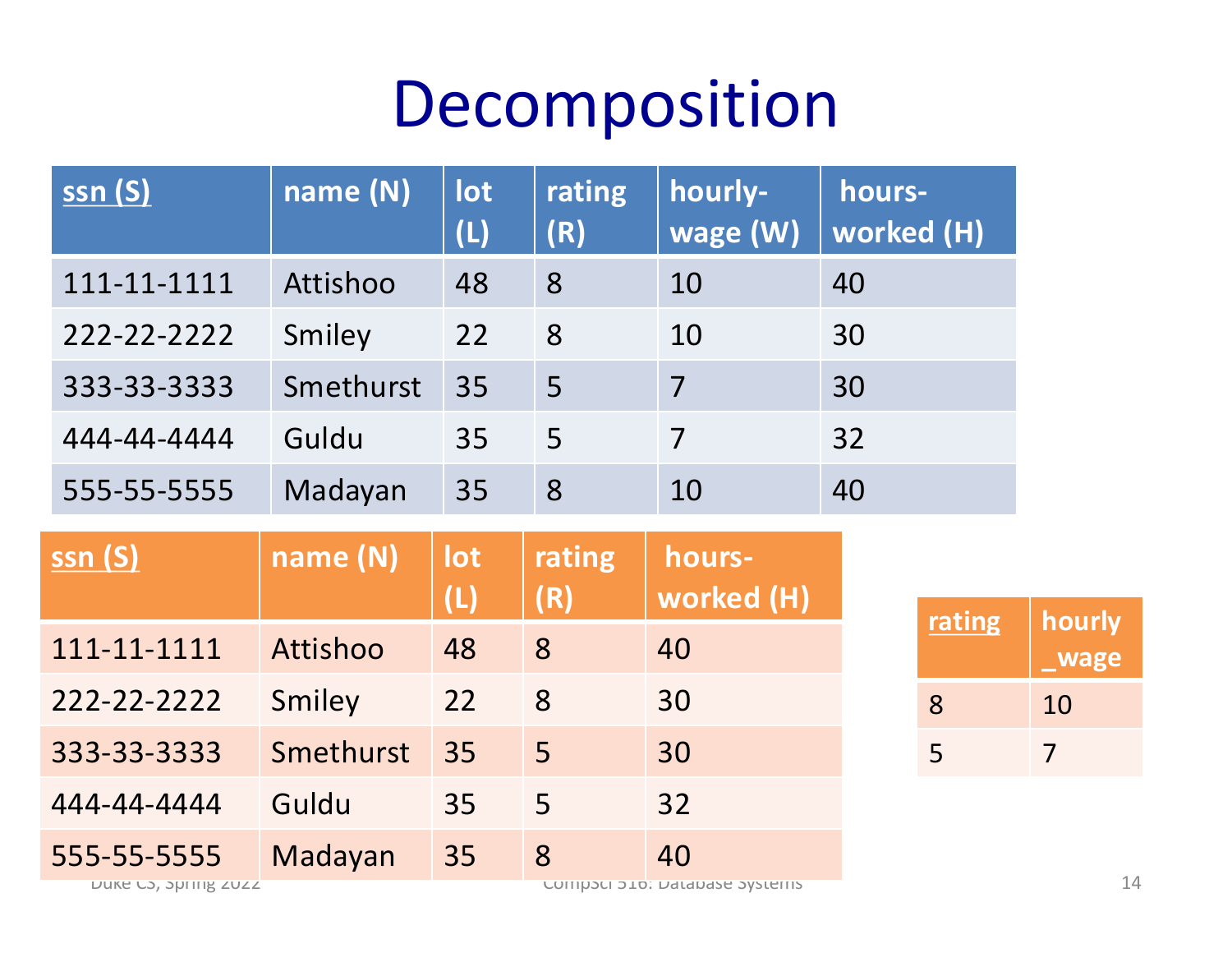# More Decomposition



- Eliminates redundancy
- To get back to the original relation: ⊠

… … …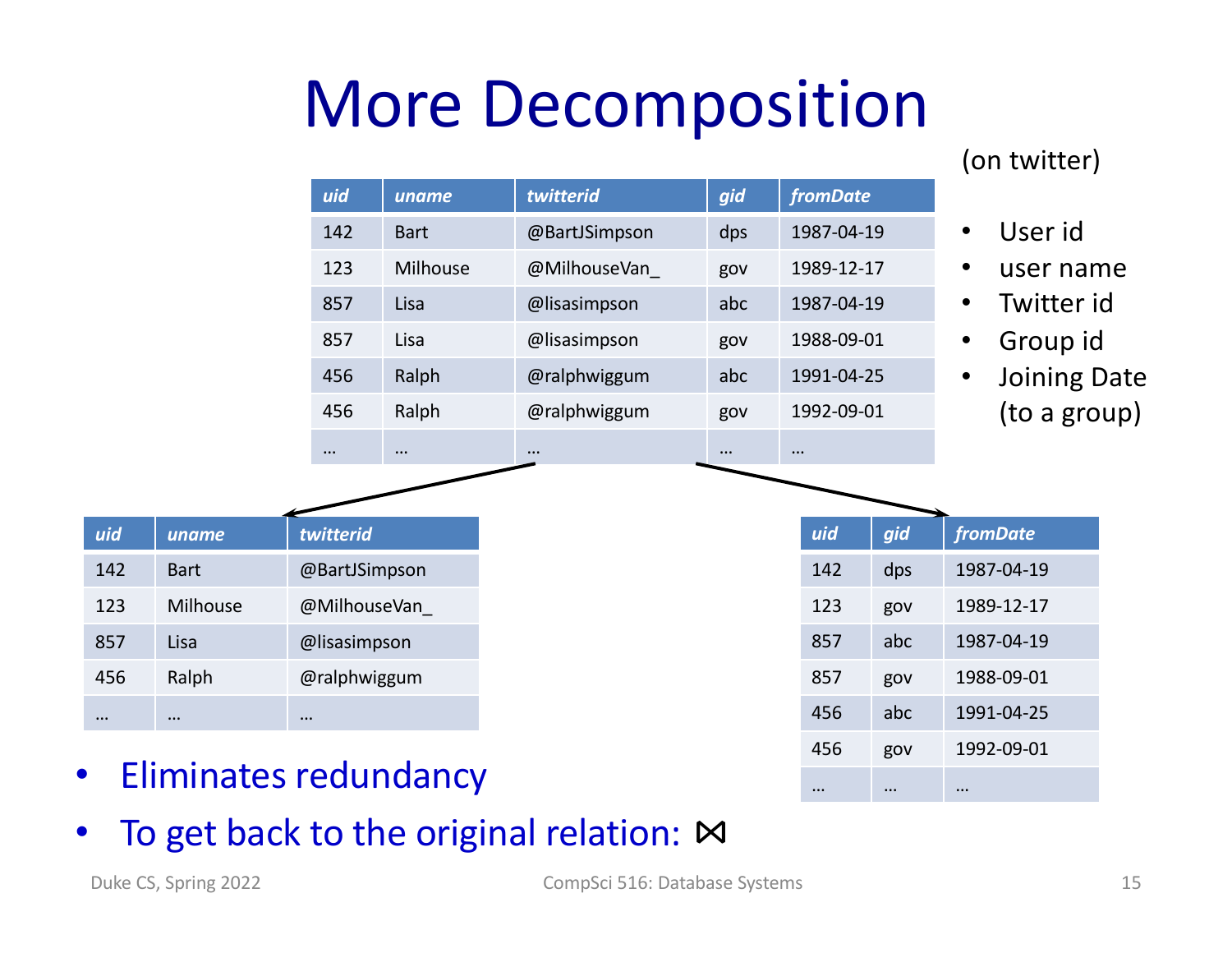# Unnecessary decomposition



- Fine: join returns the original relation
- Unnecessary: no redundancy is removed; schema is more complicated (and *uid* is stored twice!)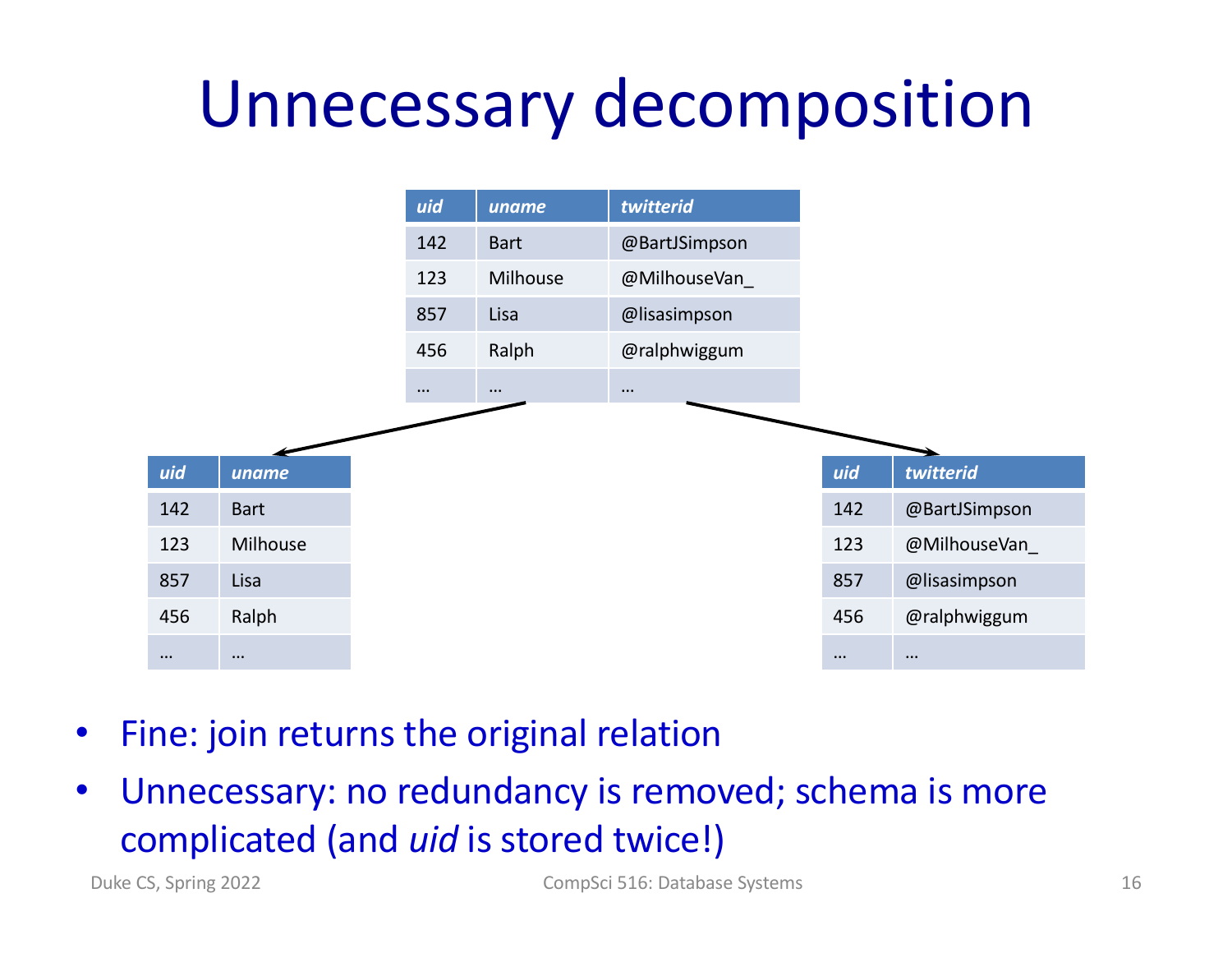## Bad decomposition



- Association between *gid* and *fromDate* is lost
- $\bullet$  Join returns more rows than the original relation  $\frac{1}{2}$ CompSci 516: Database Systems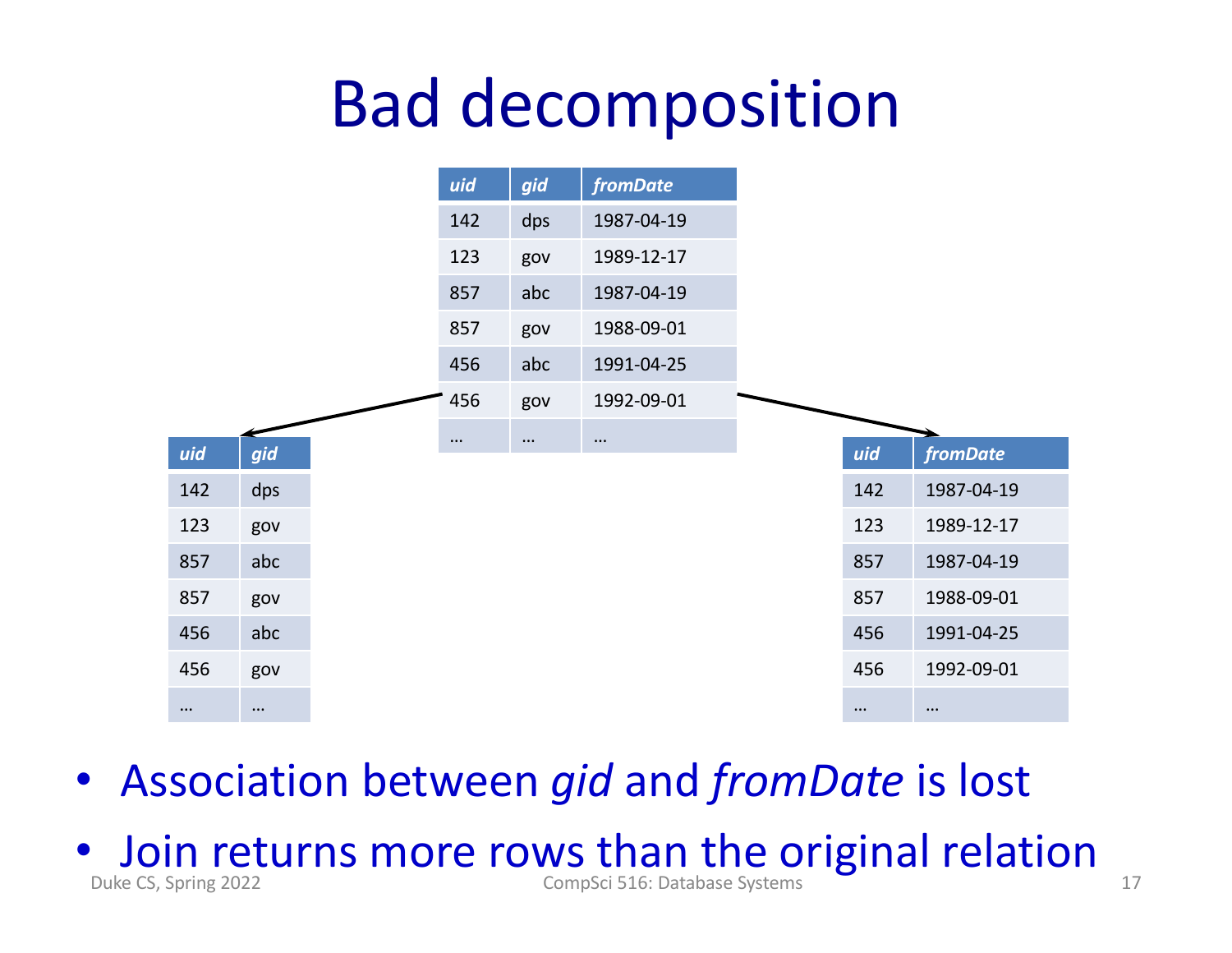# Lossless join decomposition

- Decompose relation R into relations S and T
	- $$attrs(R) = attrs(S) \cup attrs(T)$$

$$
- S = \pi_{\text{attrs}(S)}(R)
$$

$$
-T = \pi_{\text{attrs}(T)}(R)
$$

- The decomposition is a lossless join decomposition if, given known constraints such as FD's, we can guarantee that  $R =$  $S \bowtie T$
- $R \subseteq S \bowtie T$  or  $R \supseteq S \bowtie T$ ?
- Any decomposition gives  $R \subseteq S \bowtie T$  (why?)
	- $-$  A lossy decomposition is one with  $R \subset S \bowtie T$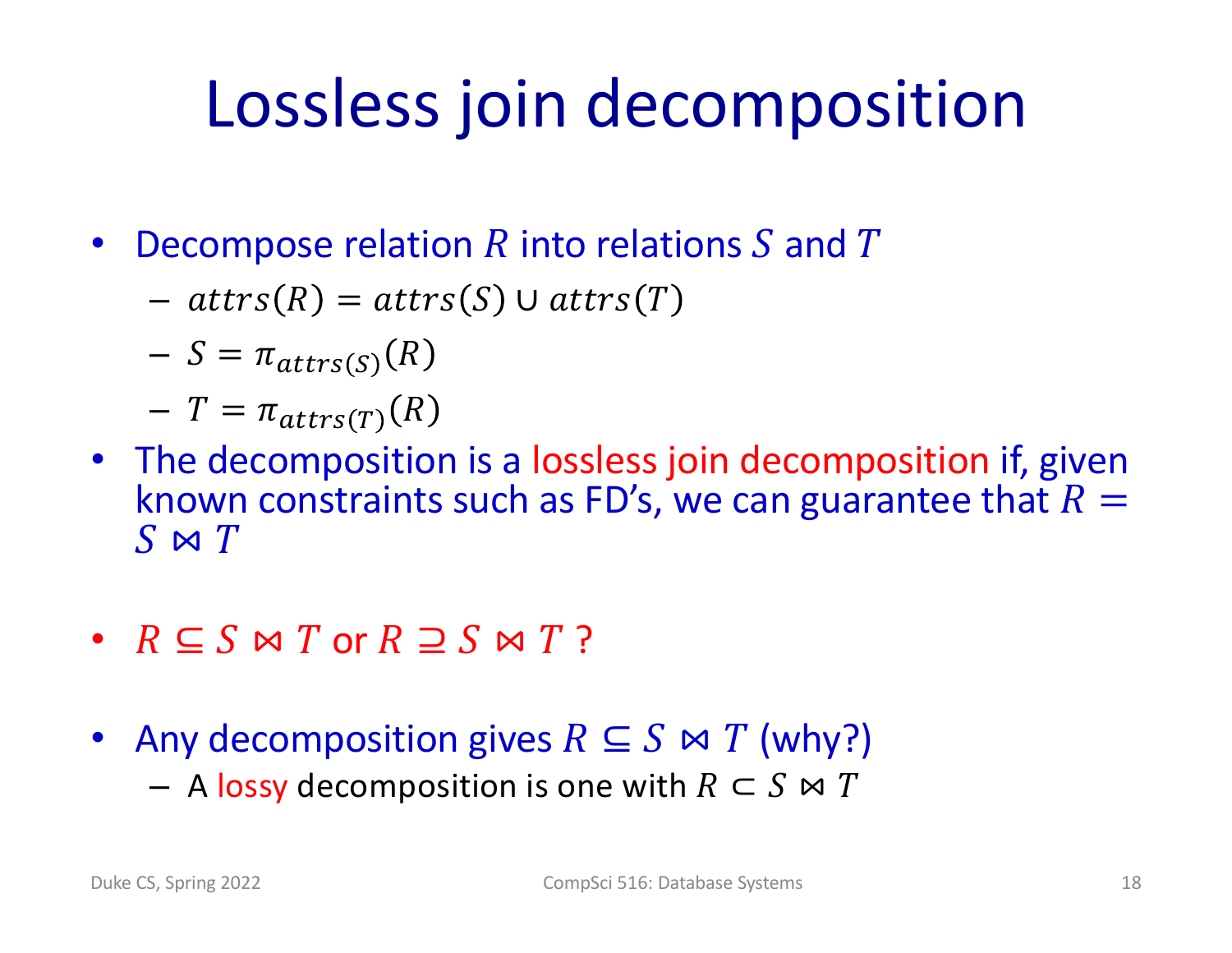# Loss? But I got more rows!

- "Loss" refers not to the loss of tuples, but to the loss of information
	- Or, the ability to distinguish different original relations

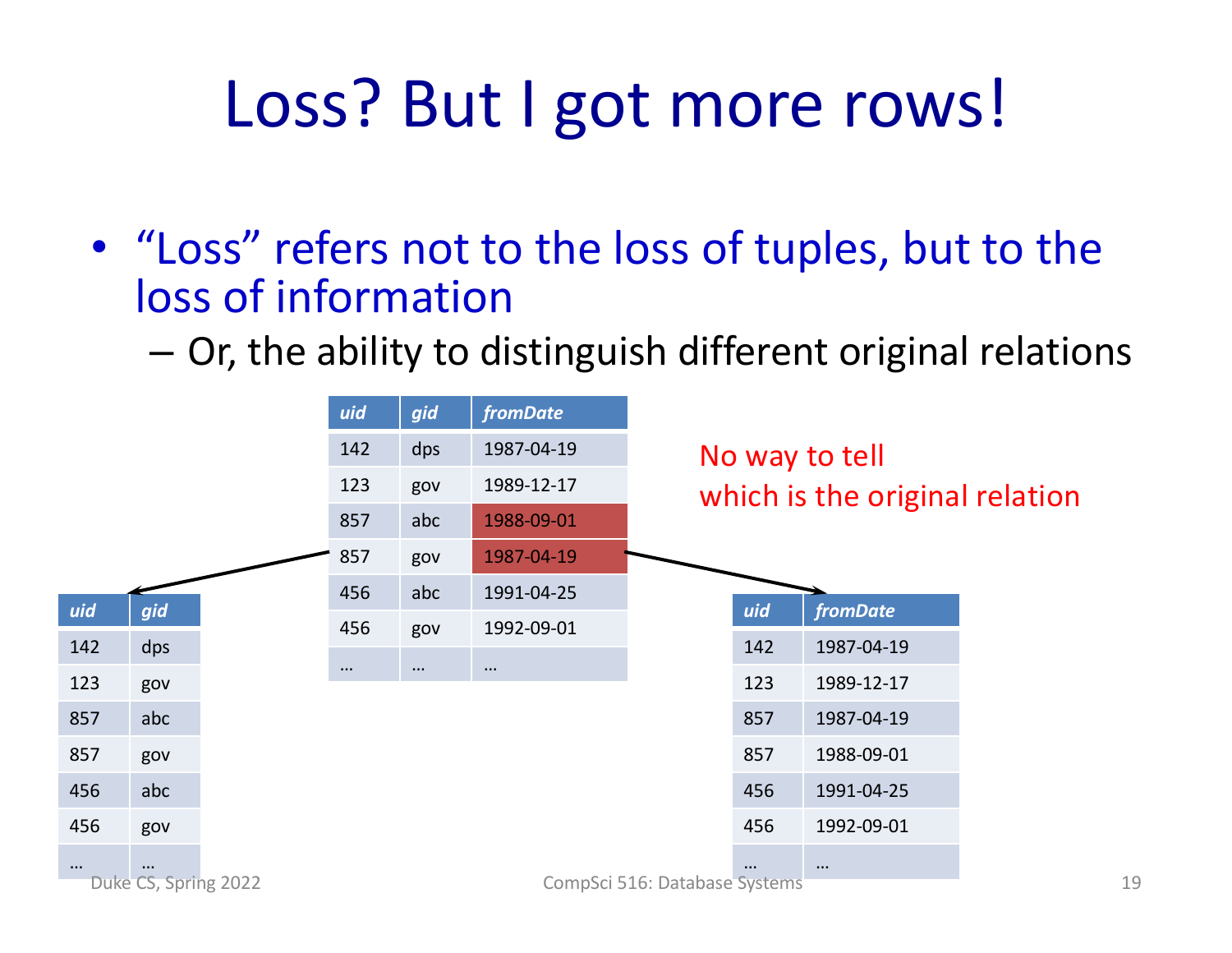# Functional Dependencies (FDs)

- A functional dependency (FD)  $X \rightarrow Y$  holds over relation R if, for every allowable instance *r* of R:
	- i.e., given two tuples in *r*, if the X values agree, then the Y values must also agree
	- X and Y are *sets* of attributes
	- $t1 \epsilon r$ ,  $t2 \epsilon r$ ,  $\pi_{x}(t1) = \pi_{x}(t2)$  implies  $\pi_{y}(t1) = \pi_{y}(t2)$

| Α  | B  | C              | D  |
|----|----|----------------|----|
| a1 | b1 | c1             | d1 |
| a1 | b1 | c1             | d2 |
| a1 | b2 | c <sub>2</sub> | d1 |
| a2 | b1 | c <sub>3</sub> | d1 |

What is a (possible) FD here?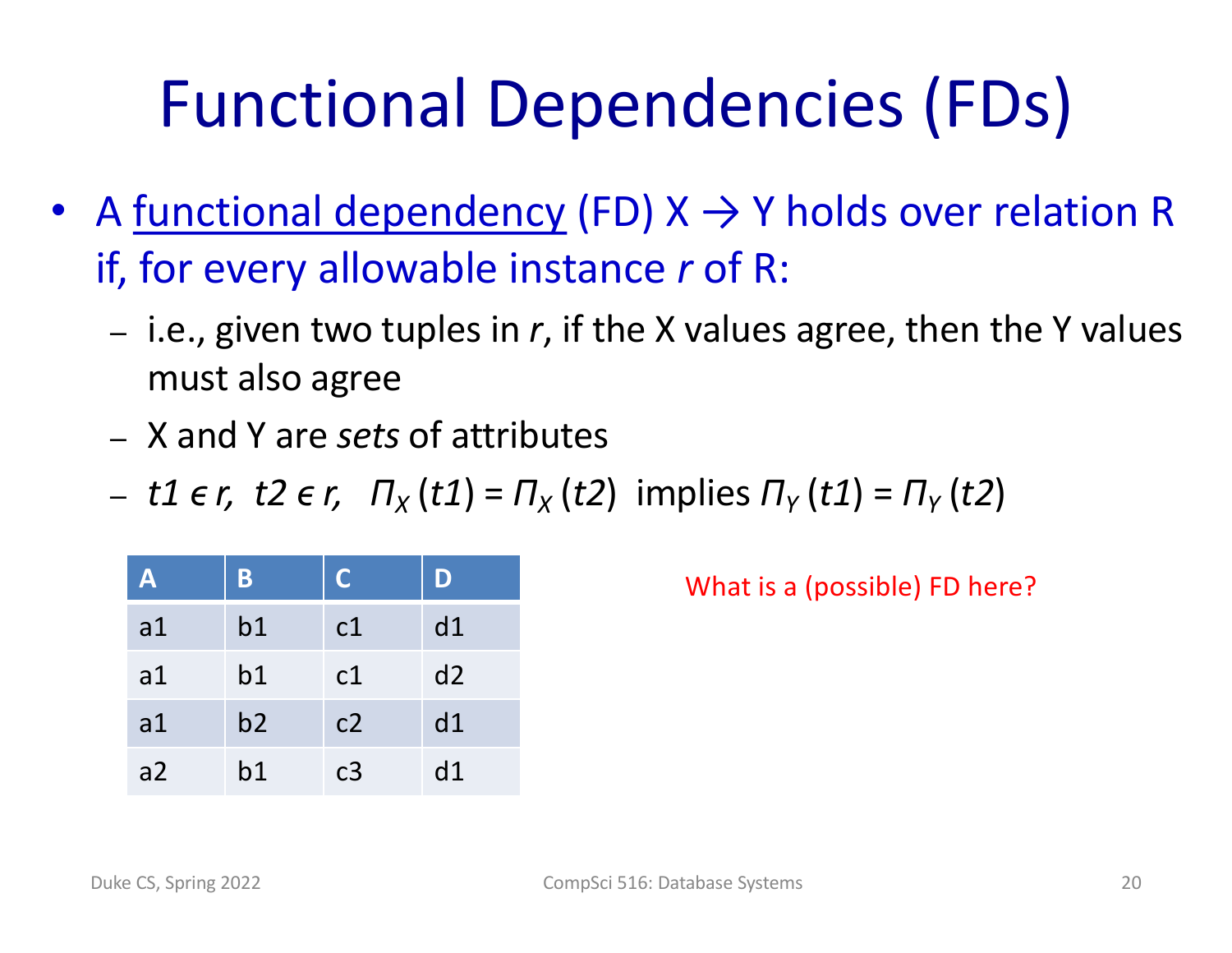# Functional Dependencies (FDs)

- A functional dependency (FD)  $X \rightarrow Y$  holds over relation R if, for every allowable instance *r* of R:
	- i.e., given two tuples in *r*, if the X values agree, then the Y values must also agree
	- X and Y are *sets* of attributes
	- $t1 \epsilon r$ ,  $t2 \epsilon r$ ,  $\pi_{x}(t1) = \pi_{x}(t2)$  implies  $\pi_{y}(t1) = \pi_{y}(t2)$

| A  | B  | $\overline{C}$ | D  |
|----|----|----------------|----|
| a1 | b1 | c1             | d1 |
| a1 | b1 | c1             | d2 |
| a1 | b2 | c <sub>2</sub> | d1 |
| a2 | b1 | c <sub>3</sub> | d1 |

What is a (possible) FD here?  $AB \rightarrow C$ 

Note that, AB is not a key

not a correct question though.. see next slide!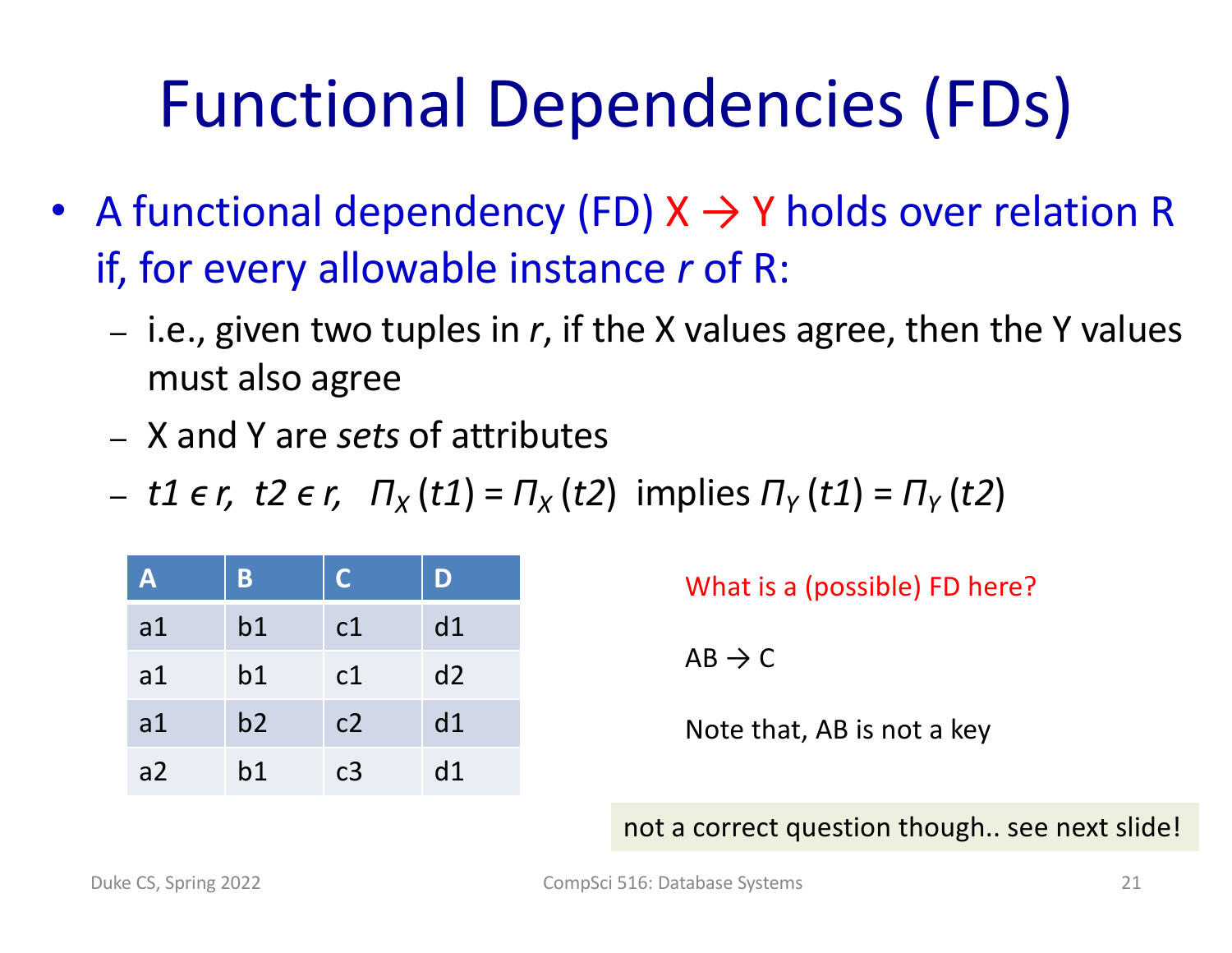# Functional Dependencies (FDs)

- An FD is a statement about all allowable relations
	- Must be identified based on semantics of application
	- Given some allowable instance *r1* of R, we can check if it violates some FD *f*, but we cannot tell if *f* holds over R
- K is a candidate key for R means that  $K \rightarrow R$ 
	- denoting  $R =$  all attributes of R too
	- However,  $S \rightarrow R$  does not require S to be minimal
	- e.g., S can be a superkey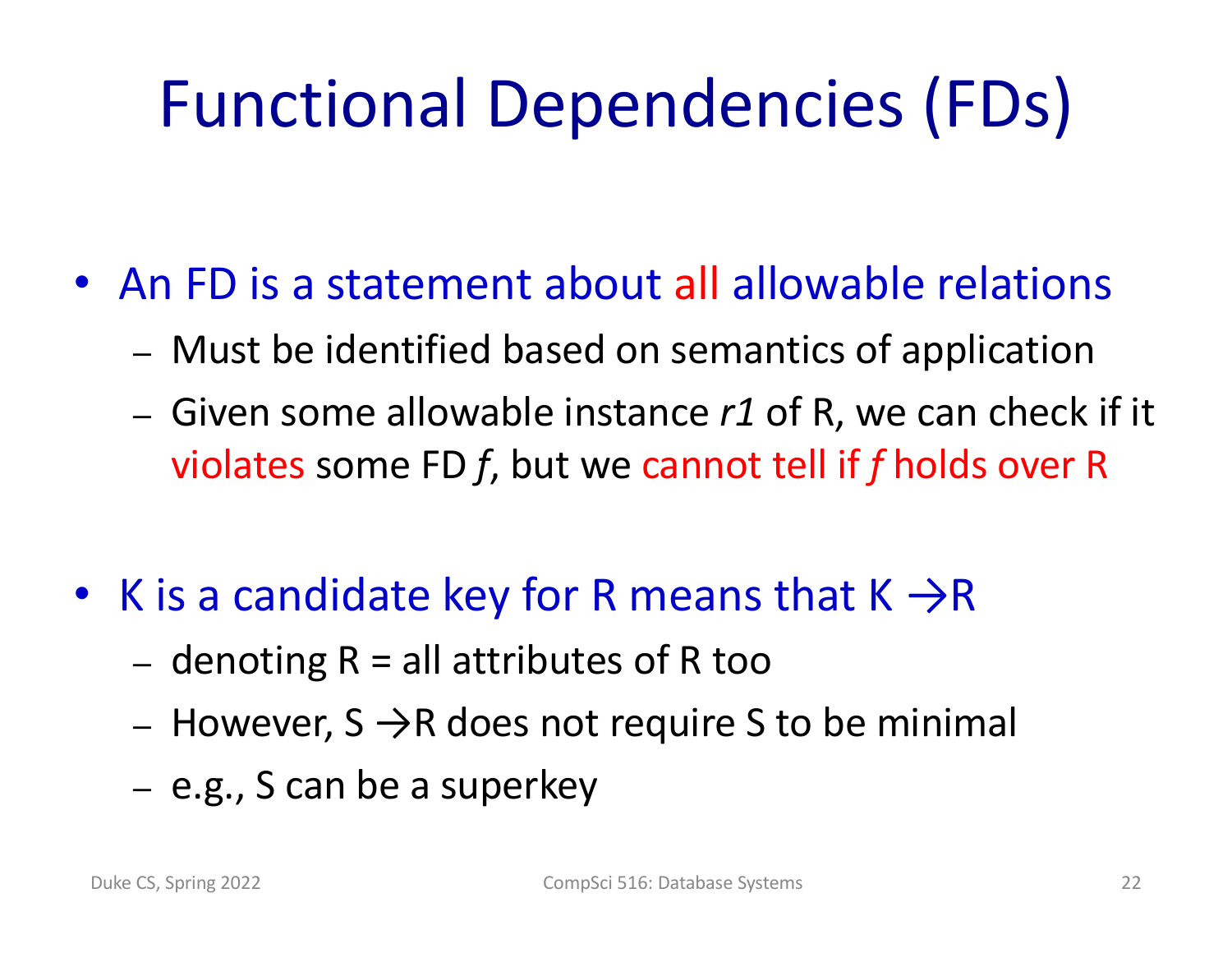# Example

- Consider relation obtained from Hourly Emps:
	- Hourly Emps (ssn, name, lot, rating, hourly wage, hours worked)
- Use first letter of attributes for simplicity: SNLRWH
	- $-$  Basically the set of attributes  $\{S, N, L, R, W, H\}$
- FDs on Hourly Emps:
	- ssn is the key:  $S \rightarrow SNLRWH$
	- rating determines hourly\_wages:  $R \rightarrow W$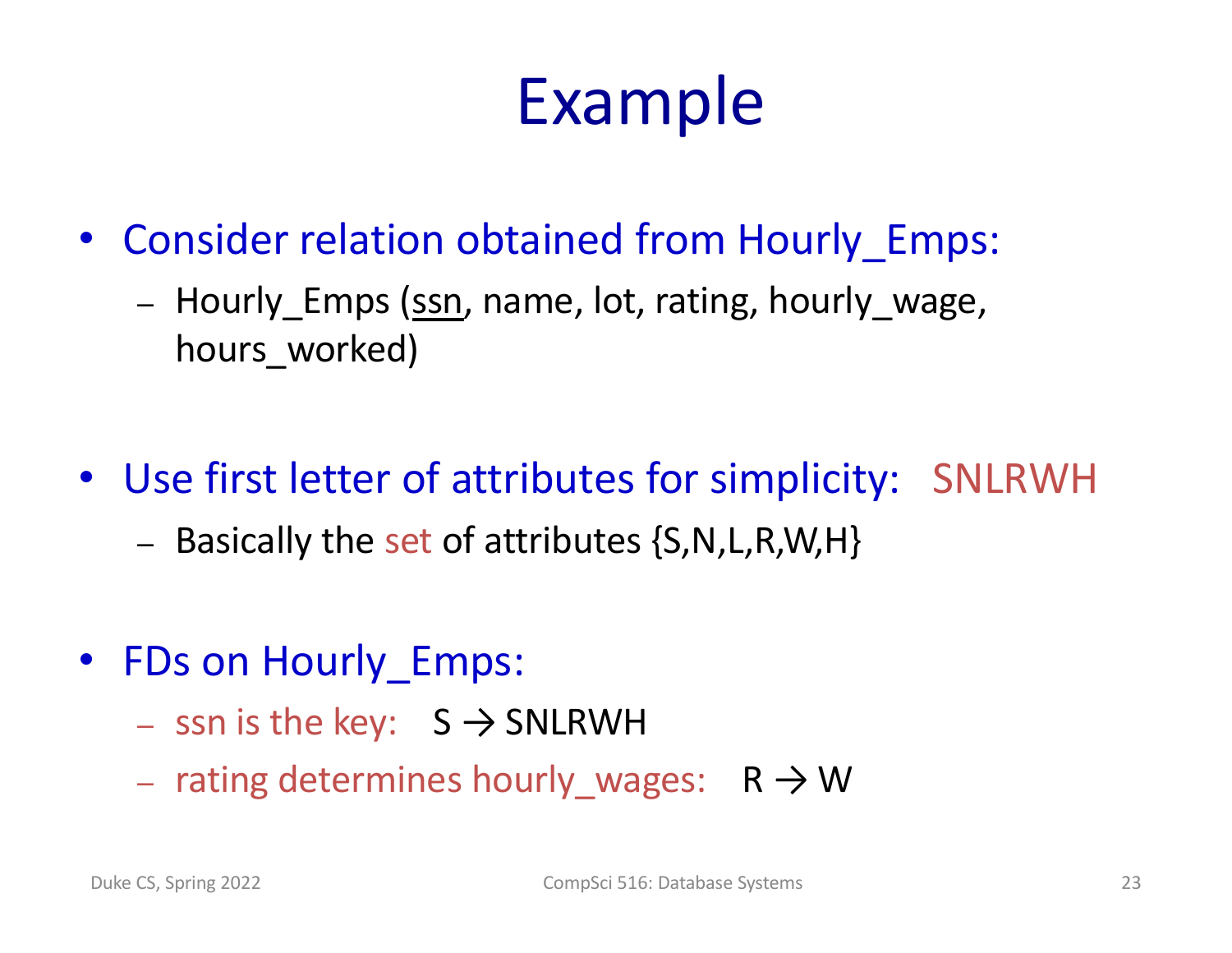### Armstrong's Axioms

- X, Y, Z are sets of attributes
- Reflexivity: If  $X \supseteq Y$ , then  $X \rightarrow Y$
- Augmentation: If  $X \rightarrow Y$ , then  $XZ \rightarrow YZ$  for any Z
- Transitivity: If  $X \rightarrow Y$  and  $Y \rightarrow Z$ , then  $X \rightarrow Z$

| A  | B  | $\mathsf{C}$ | D  |
|----|----|--------------|----|
| a1 | b1 | c1           | d1 |
| a1 | b1 | c1           | d2 |
| a1 | b2 | c2           | d1 |
| a2 | b1 | c3           | d1 |

Apply these rules on  $AB \rightarrow C$  and check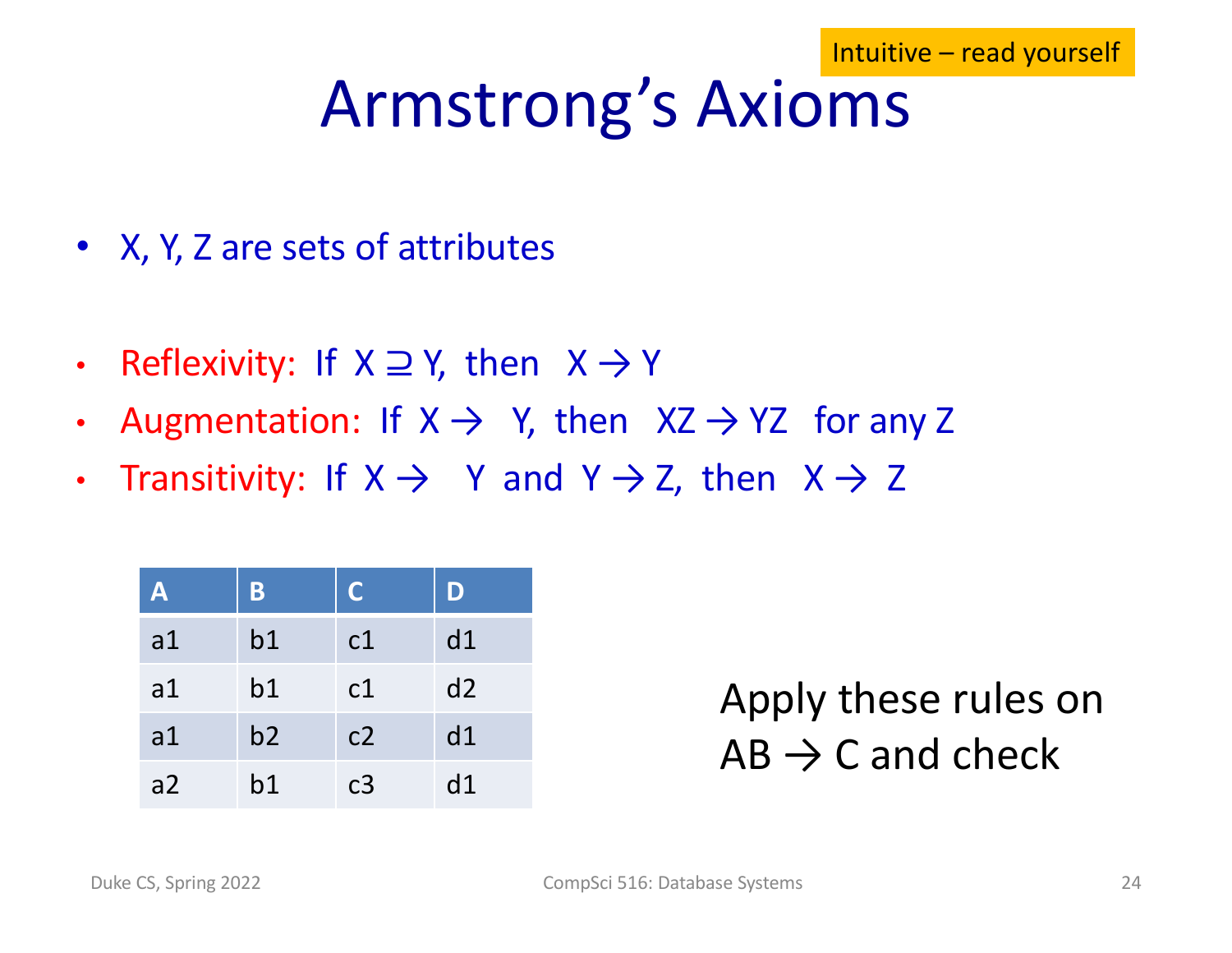## Additional Rules

- Follow from Armstrong's Axioms
- Union: If  $X \rightarrow Y$  and  $X \rightarrow Z$ , then  $X \rightarrow YZ$
- Decomposition: If  $X \rightarrow YZ$ , then  $X \rightarrow Y$  and  $X \rightarrow Z$

| A              | B  | $\mathsf{C}$   | D  |
|----------------|----|----------------|----|
| a <sub>1</sub> | b1 | c1             | d1 |
| a1             | b1 | c1             | d2 |
| a2             | b2 | c <sub>2</sub> | d1 |
| a2             | b2 | c2             | d2 |

$$
A \rightarrow B, A \rightarrow C
$$

$$
A \rightarrow BC
$$

 $A \rightarrow BC$  $A \rightarrow B$ ,  $A \rightarrow C$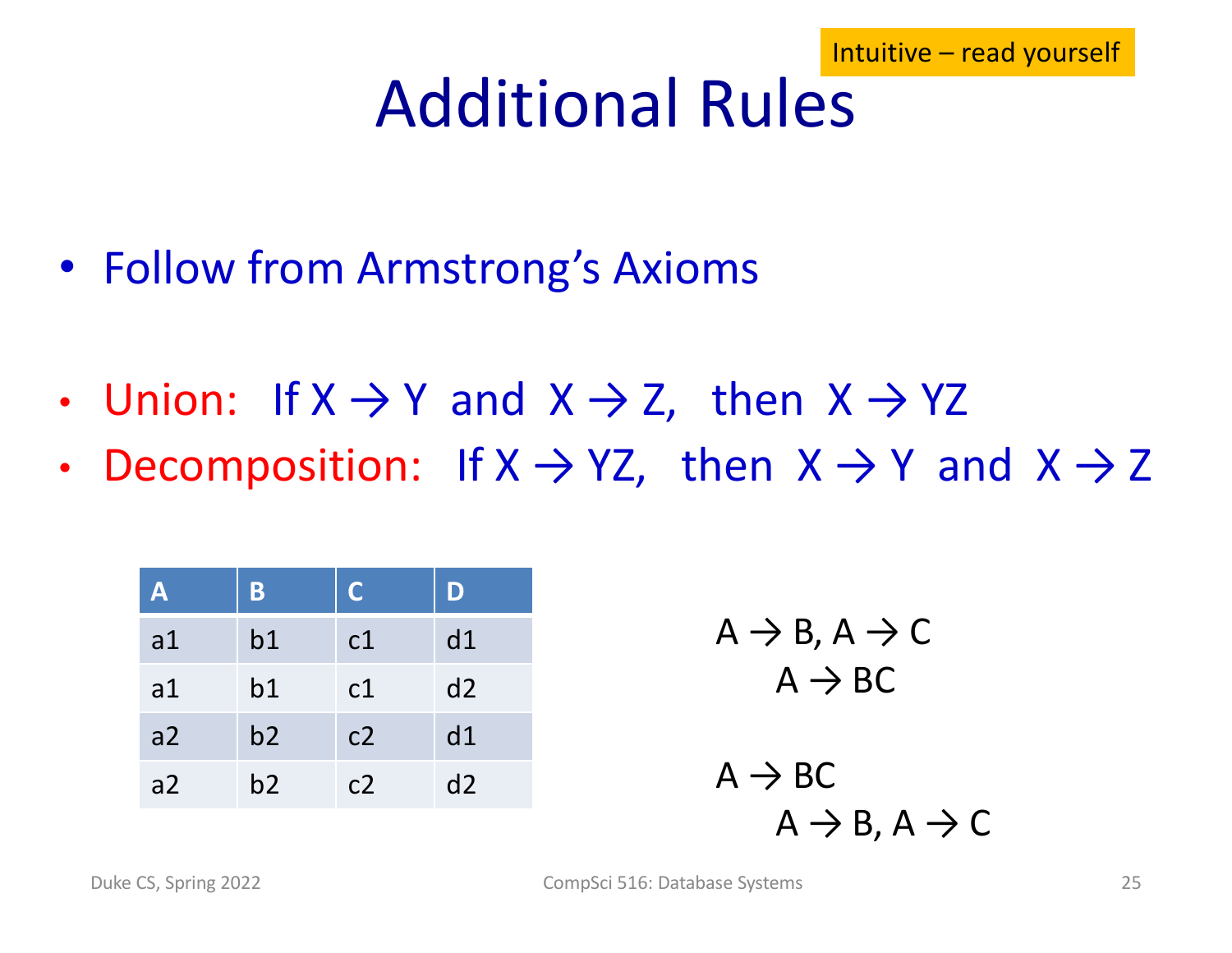# Computing Attribute Closure

Algorithm:

- closure  $= X$
- Repeat until no change
	- if there is an FD  $\cup \rightarrow \vee$  in F such that  $\cup \subseteq$ closure, then closure = closure  $∪$   $∨$
- Does  $F = \{A \rightarrow B, B \rightarrow C, C D \rightarrow E\}$  imply  $A \rightarrow$ E?
	- i.e, is  $A \rightarrow E$  in the closure  $F^2$ ? Equivalently, is E in  $A^+$ ?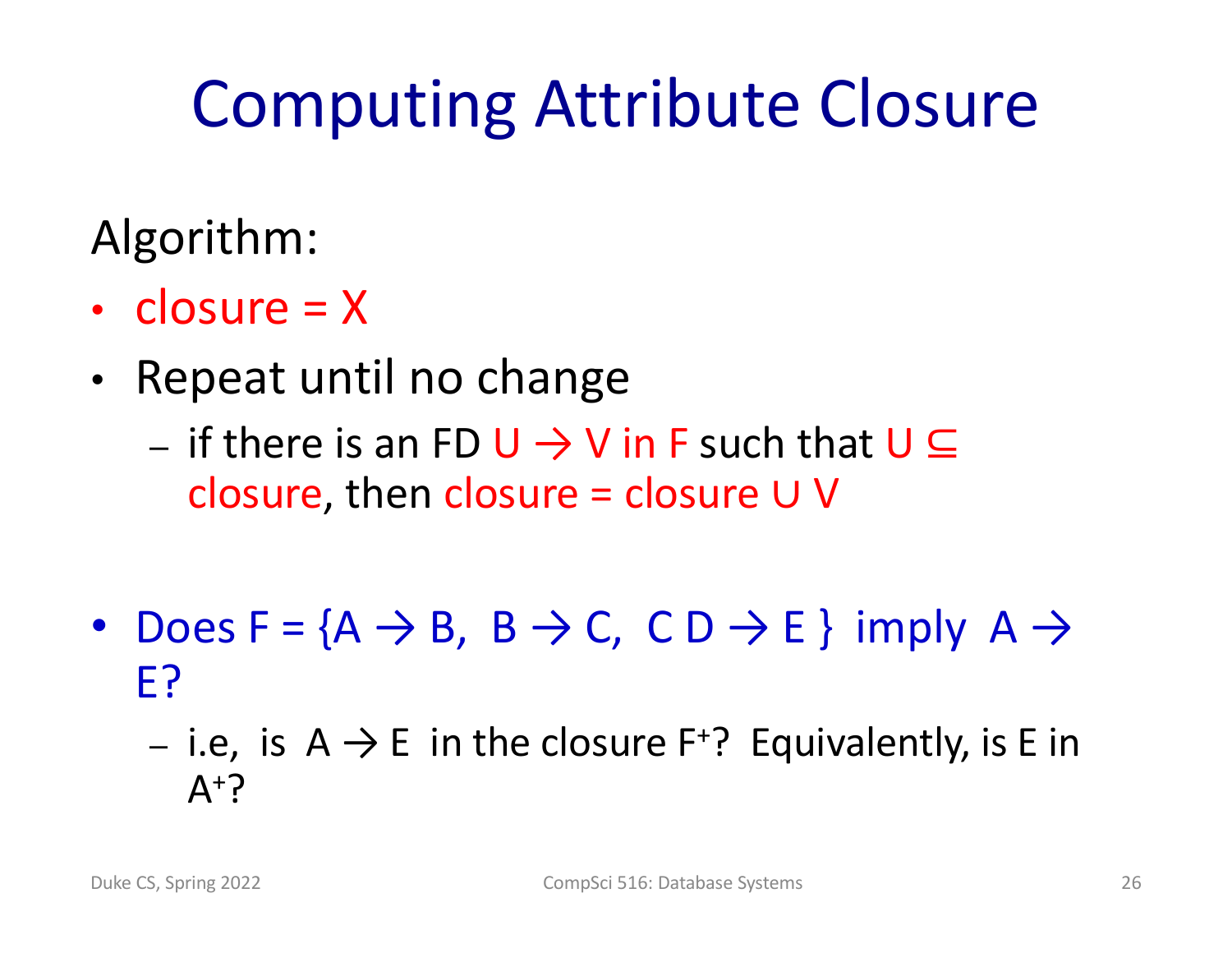# Computing FD Closure

- An FD *f* is implied by a set of FDs *F* if *f* holds whenever all FDs in *F* hold.
- $\bullet$   $F^+$ 
	- = closure of F is the set of all FDs that are implied by *F*
- To check if a given FD  $X \rightarrow Y$  is in the closure of a set of FDs F
	- No need to compute F+
	- Compute attribute closure of X (denoted X+) wrt *F:*
	- $-$  Check if Y is in  $X^+$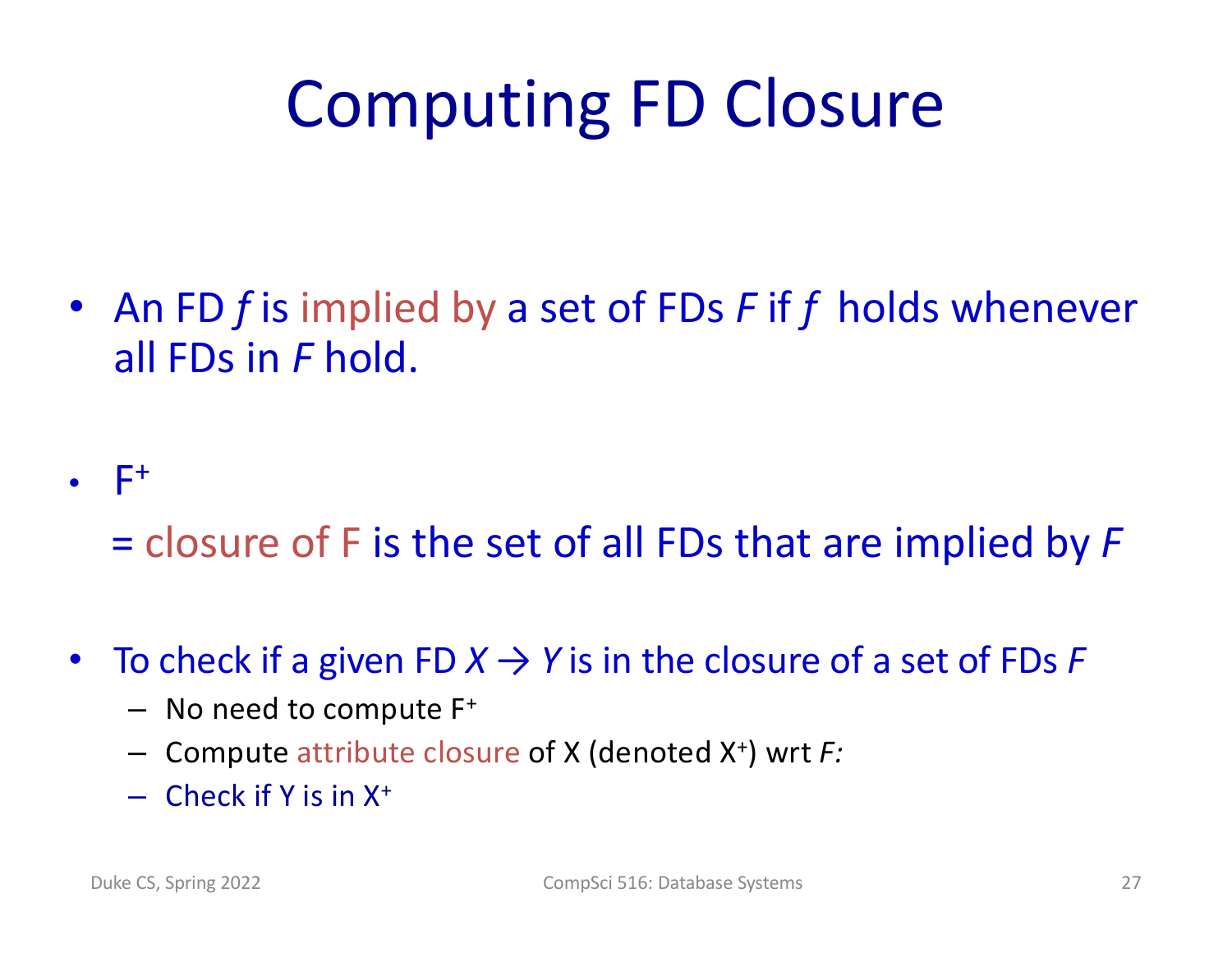# Announcements (Thurs, 1/27)

- HW1 due next week 2/1 (Tues)
	- Please check out posts on Ed with updates and instructions
- Project proposal due next week 2/3 (Thurs)
	- 13 standard, 6 semi-standard, 2 open
	- consider semi-standard and open projects!
- Quiz-1 posted on Gradescope due 2/8 (Tues)
	- Two problems only, autograded, submit as many times as you want
	- Use RATest [https://ratest.cs.duke.edu/ratest](https://ratest.cs.duke.edu/ratest/)/ to debug (last two problems)
	- Will demonstrate during lectures
- More quizzes will be posted soon instructions to be posted to use "Gradiance" for online quiz
	- Will help prepare for the exam do them early!
- If there are in-class quiz/labs, will be announced in the previous class
- No late days for quiz (gradiance closes automatically)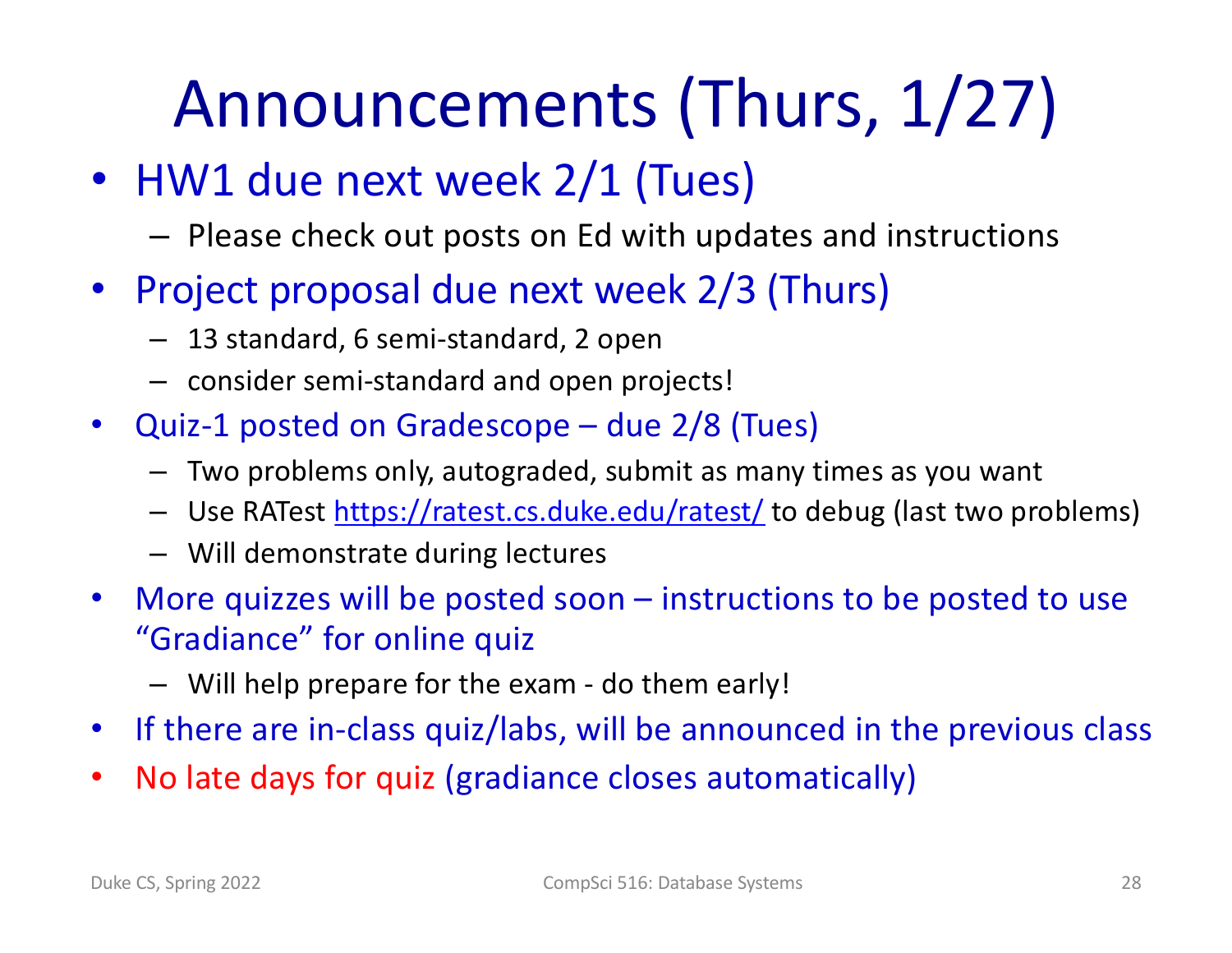#### Detour - RATest

- <https://ratest.cs.duke.edu/ratest/>
- Requires net-id
- Quiz problems (i) & (j)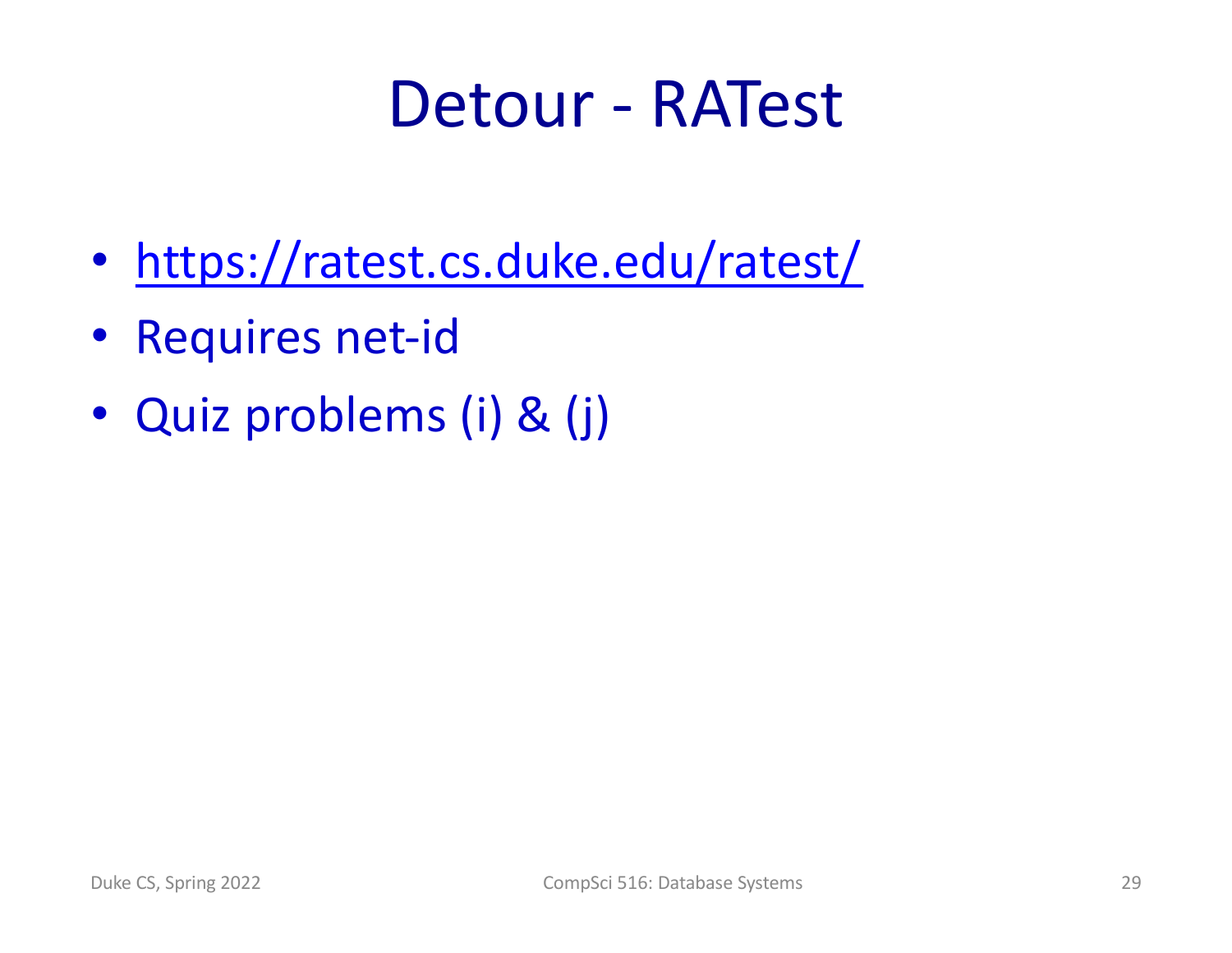# Normal Forms

- What are the problems with decomposition?
	- Lossless joins (soon)
	- Performance issues -- decomposition may both
		- help performance (for updates, some queries accessing part of data), or
		- hurt performance (new joins may be needed for some queries)
- Given a schema, how to decide whether any schema refinement is needed at all?
	- If a relation is in a certain normal forms, it is known that certain kinds of problems are avoided/minimized
	- Helps us decide whether decomposing the relation is something we want to do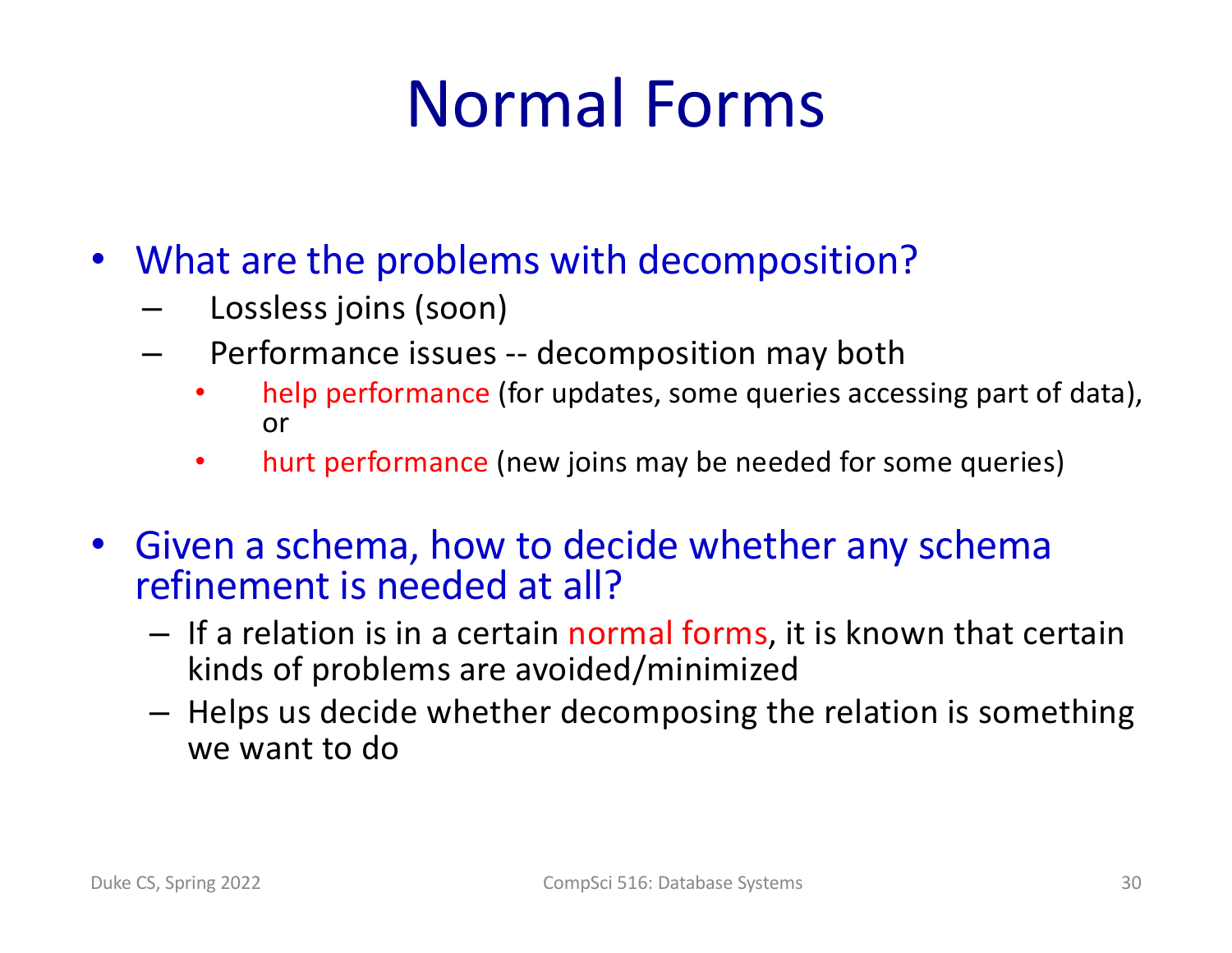# Normal Forms

R is in 4NF  $\Rightarrow$  R is in BCNF  $\Rightarrow$  R is in 3NF  $\Rightarrow$  R is in 2NF (a historical one)  $\Rightarrow$  R is in 1NF (every field has atomic values)



Only BCNF and 4NF are covered in the class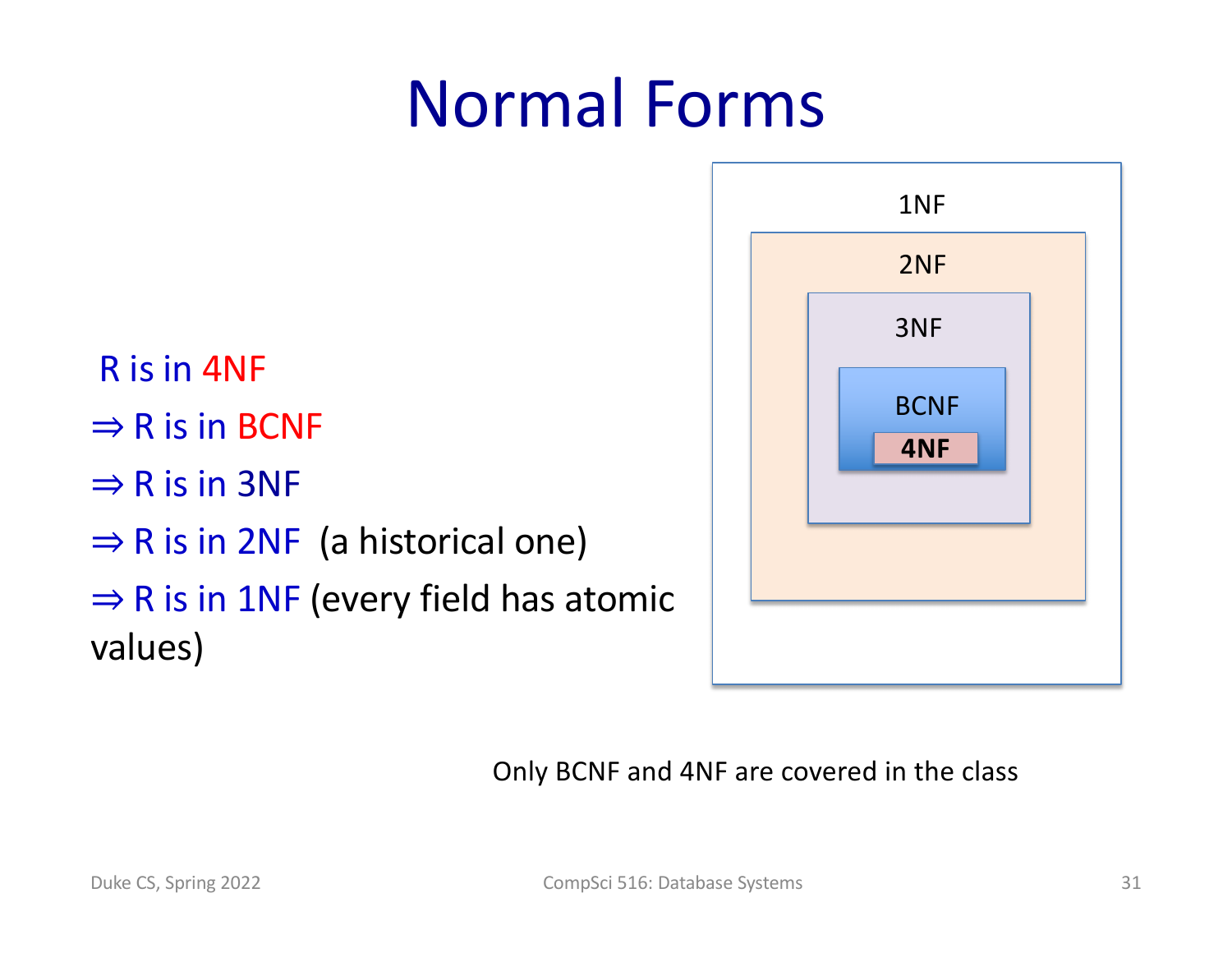### Boyce-Codd Normal Form (BCNF)

- Relation R with FDs *F* is in BCNF if, for all  $X \rightarrow$ A in F
	- $A \in X$  (called a trivial FD), or
	- X contains a key for R
		- i.e., X is a superkey

Intuitive idea:

 $A \rightarrow B$ : Several tuples could have the same A value, and if so, they'll all have the same B value – redundancy – decomposition may be needed if A is not a key

if there is any non-key dependency, e.g.  $A \rightarrow B$ , decompose!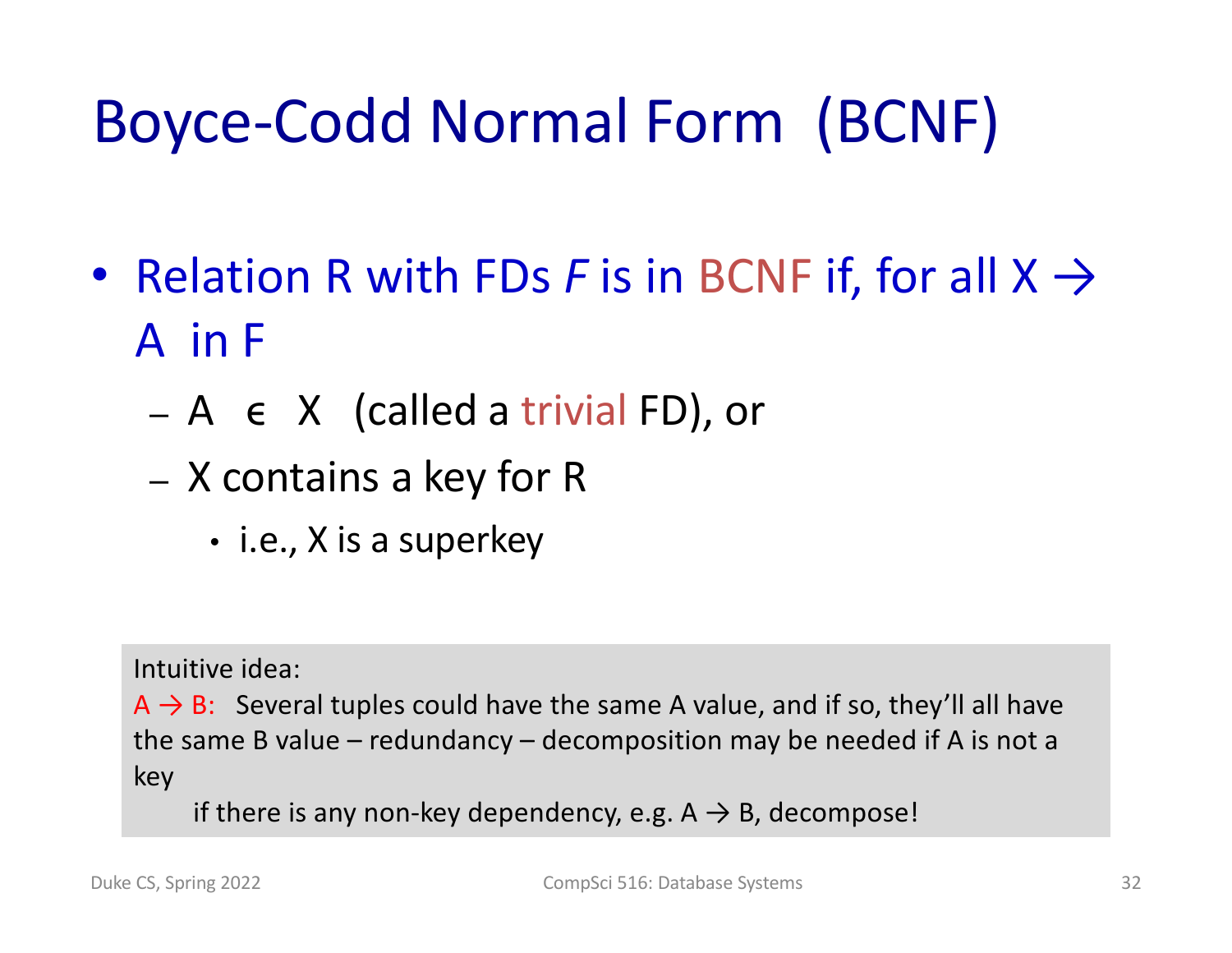# BCNF decomposition algorithm

- Find a BCNF violation
	- $-$  That is, a non-trivial FD  $X \to Y$  in R where X is not a super key of  $R$
- Decompose R into  $R_1$  and  $R_2$ , where
	- $R_1$  has attributes  $X \cup Y$
	- $-R<sub>2</sub>$  has attributes  $X \cup Z$ , where Z contains all attributes of R that are in neither X nor Y
- Repeat until all relations are in BCNF
- Also gives a lossless decomposition!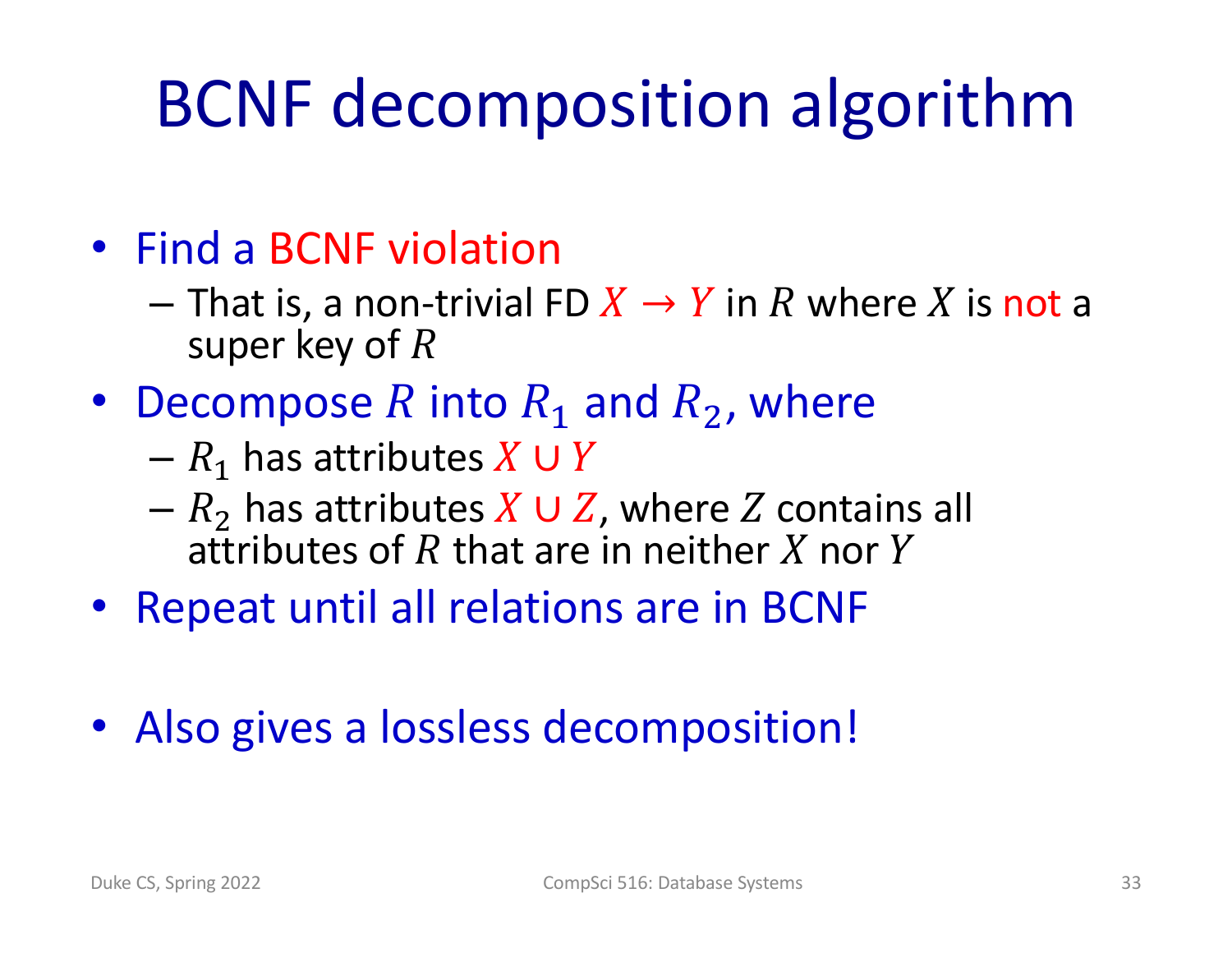# BCNF decomposition example - 1

*uid* → *uname*, *twitterid twitterid* → *uid uid*, *gid* → *fromDate*

*UserJoinsGroup* (*uid*, *uname*, *twitterid*, *gid*, *fromDate*)

BCNF violation: *uid* → *uname*, *twitterid*

*uid* → *uname*, *twitterid twitterid* → *uid*

BCNF

*User* (*uid*, *uname*, *twitterid*) *Member* (*uid*, *gid*, *fromDate*)

*uid*, *gid* → *fromDate*

BCNF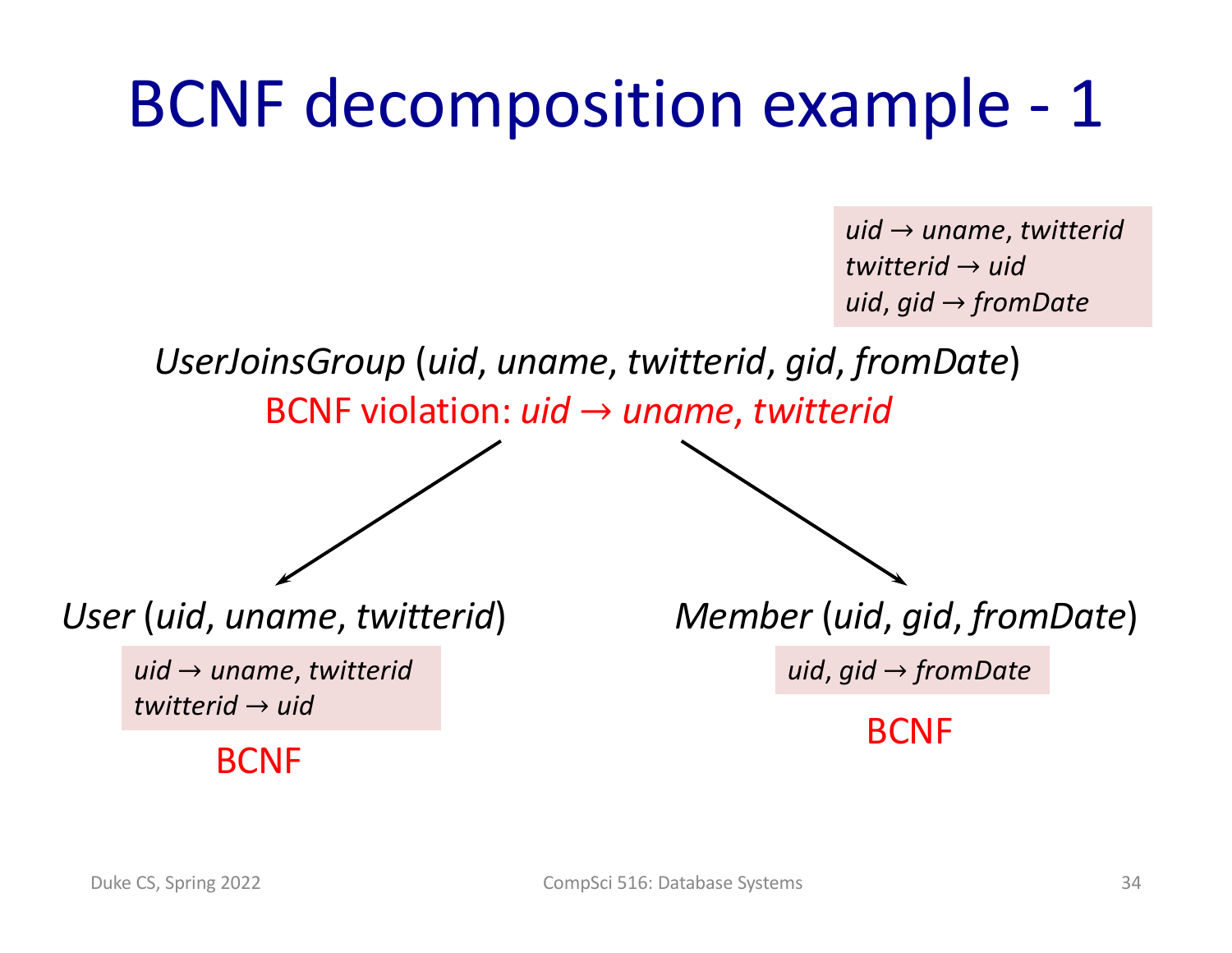# BCNF decomposition example - 2

*uid* → *uname*, *twitterid twitterid* → *uid uid*, *gid* → *fromDate*

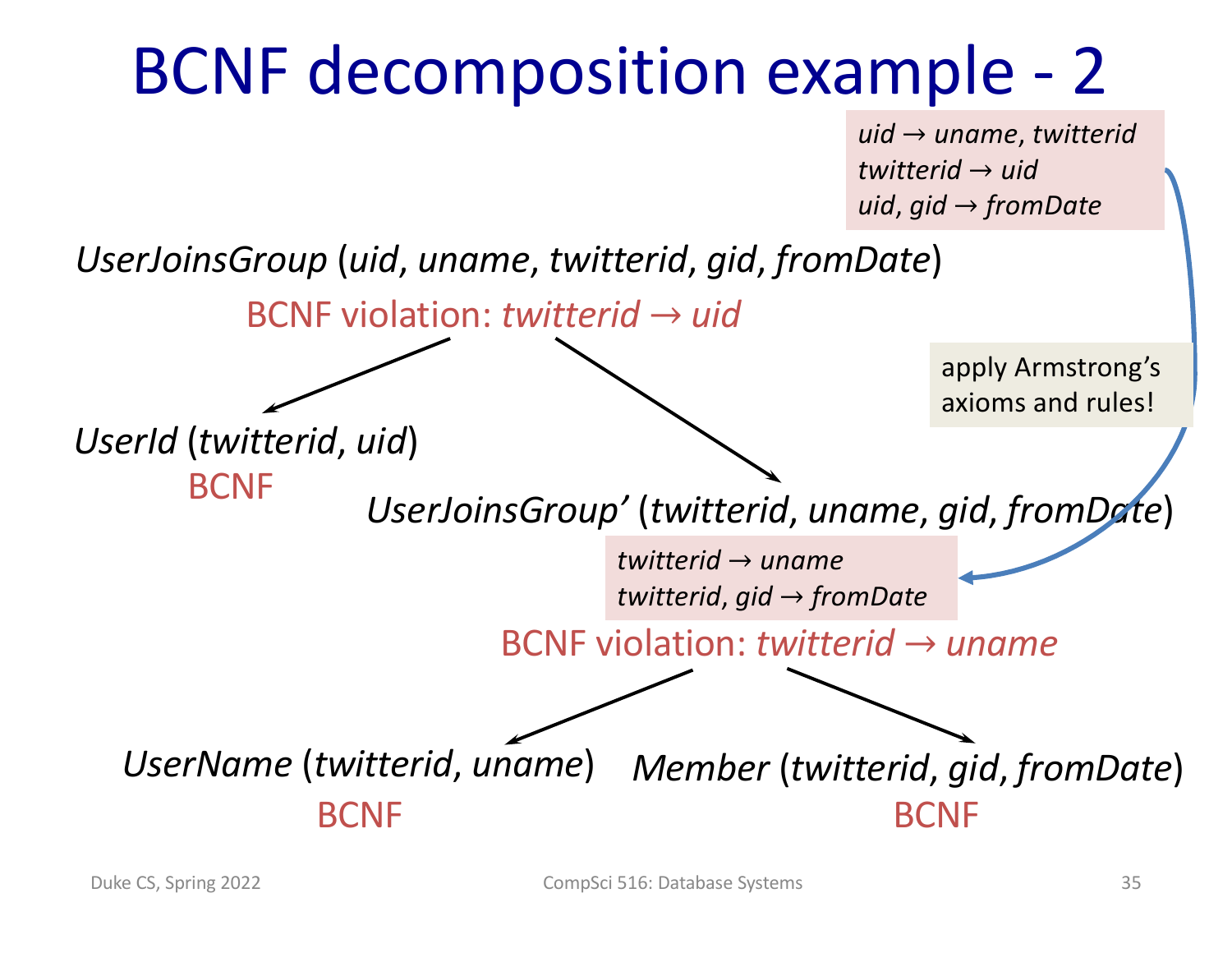#### BCNF decomposition example - 3 Check yourself

- CSJDPQV, key C,  $F = \{ JP \rightarrow C, SD \rightarrow P, J \rightarrow S\}$ 
	- To deal with SD  $\rightarrow$  P, decompose into SDP, CSJDQV.
	- $-$  To deal with  $J \rightarrow S$ , decompose CSJDQV into JS and CJDQV
- Is JP  $\rightarrow$  C a violation of BCNF?
	- No
- Note:
	- several dependencies may cause violation of BCNF
	- The order in which we pick them may lead to very different sets of relations
	- $-$  there may be multiple correct decompositions (can pick  $J \rightarrow S$  first)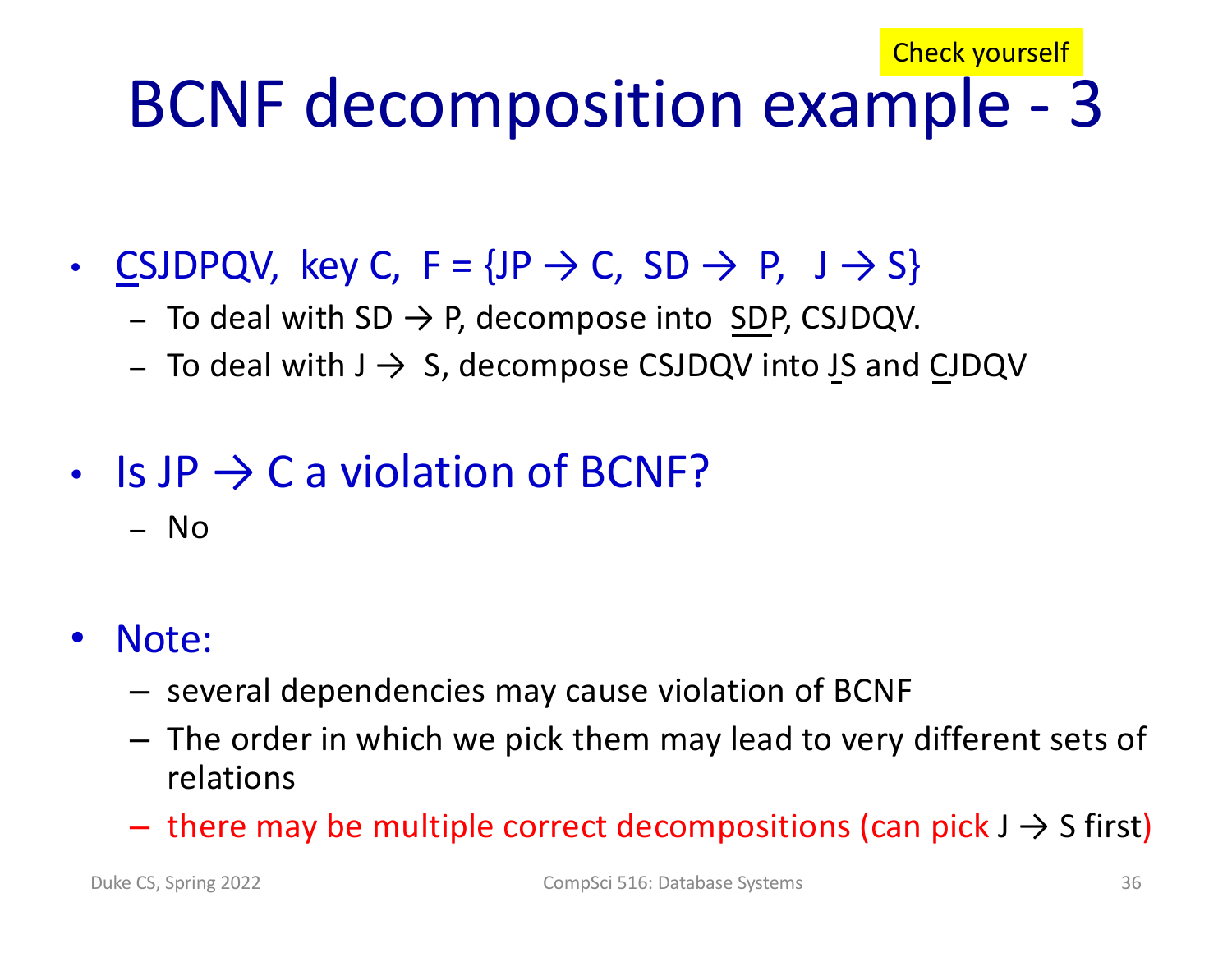# BCNF = no redundancy?

#### • *User* (*uid*, *gid*, *place*)

- A user can belong to multiple groups
- A user can register places she's visited
- Groups and places have nothing to do with other
- $-$  FD's?
	- None
- BCNF?
	- Yes
- Redundancies?
	- Tons!

| uid | gid | place          |
|-----|-----|----------------|
| 142 | dps | Springfield    |
| 142 | dps | Australia      |
| 456 | abc | Springfield    |
| 456 | abc | Morocco        |
| 456 | gov | Springfield    |
| 456 | gov | <b>Morocco</b> |
|     |     |                |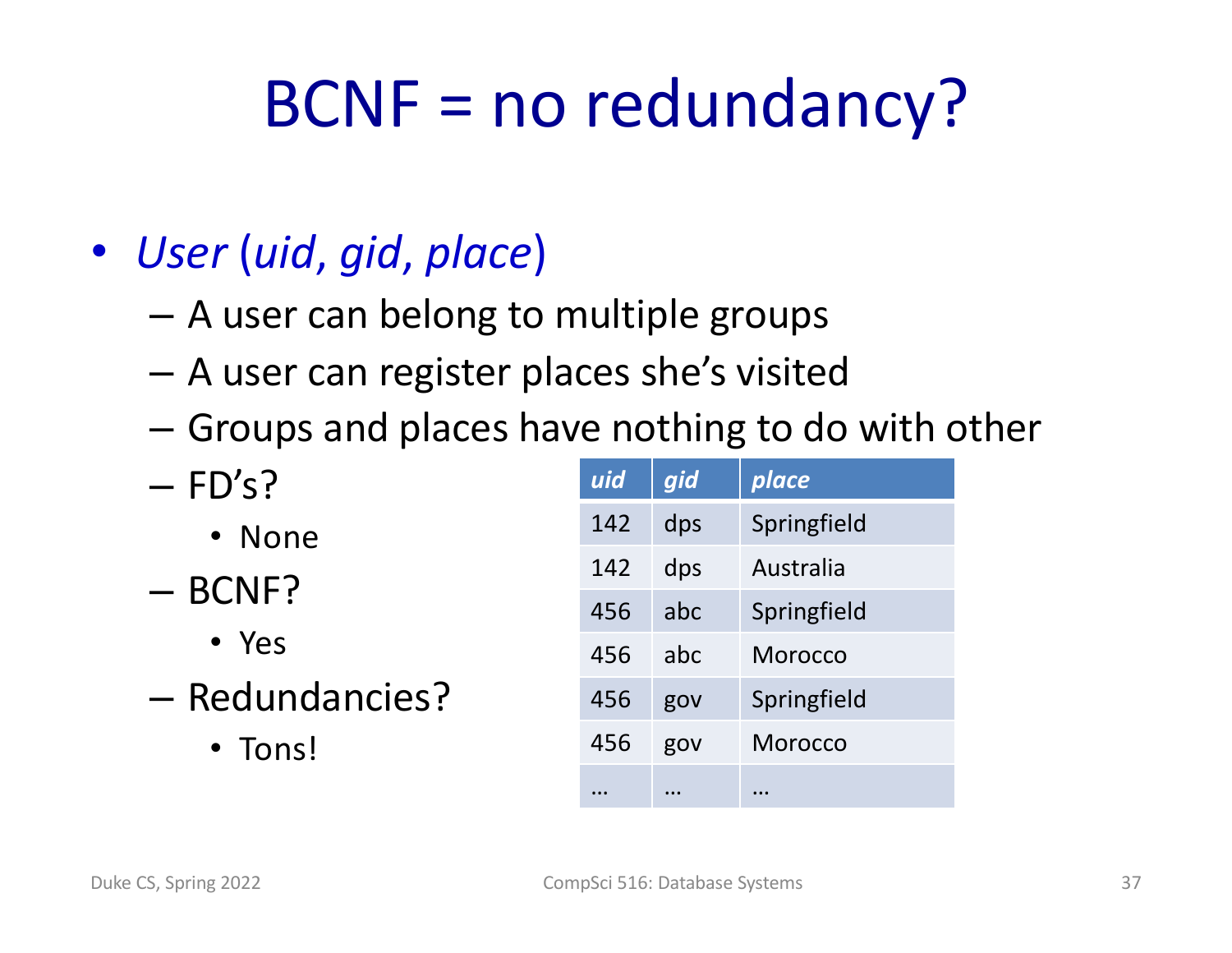# Multivalued dependencies

• A multivalued dependency (MVD) has the form

 $X \rightarrow Y$ , where X and Y are sets of attributes in a relation  $R$ 

•  $X \rightarrow Y$  means that whenever two rows in  $R$  agree on all the attributes of  $X$ , then we can swap their  $Y$  components and get two rows that are also in  $R$ 

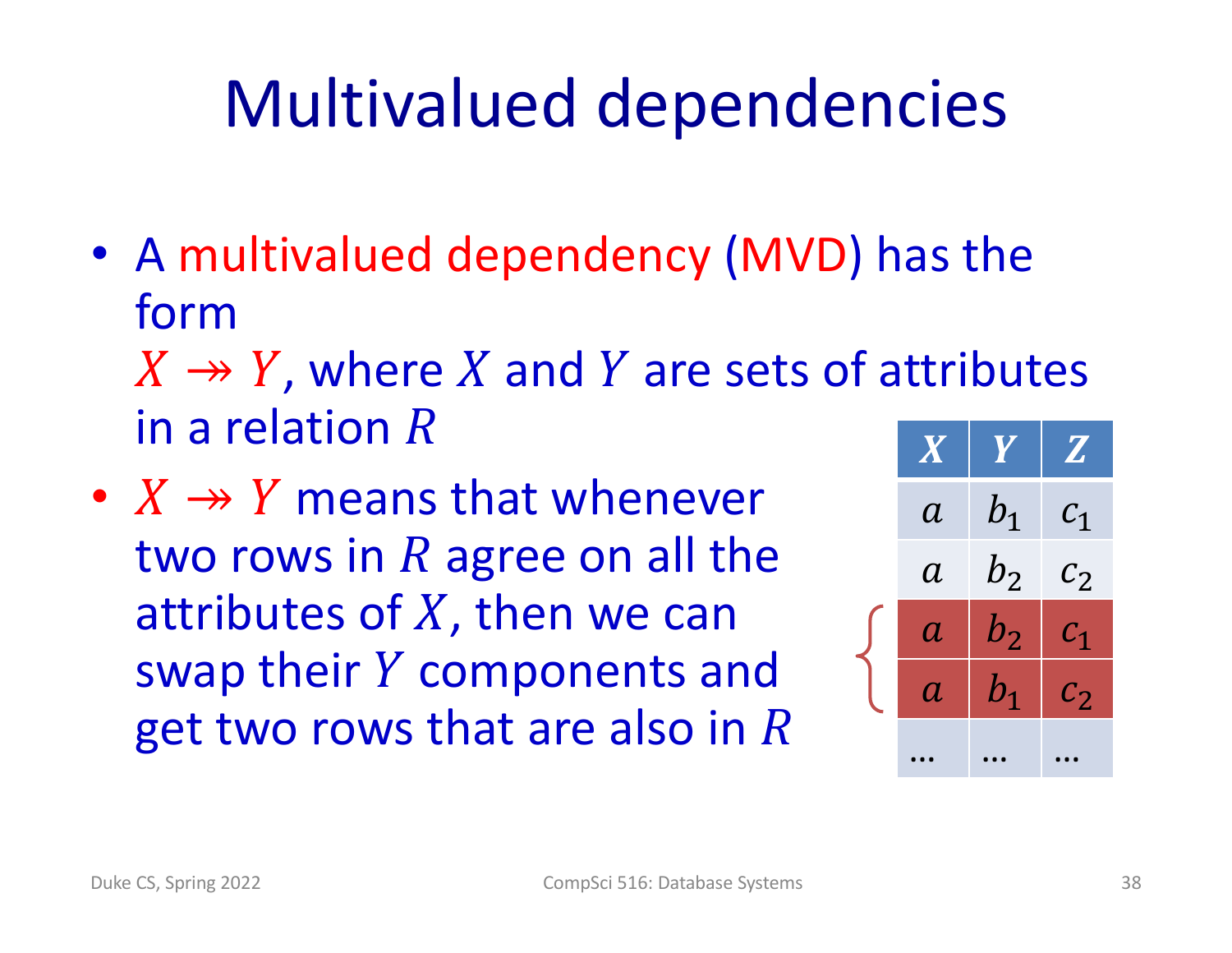## MVD examples

#### *User* (*uid*, *gid*, *place*)

- $uid \rightarrow gid$
- *uid*  $\rightarrow$  *place* 
	- Intuition: given *uid*, attributes *gid* and *place* are "independent"
- *uid*, *gid*  $\rightarrow$  *place* 
	- $-$  Trivial: LHS ∪ RHS = all attributes of R
- $uid$ ,  $gid \rightarrow$   $uid$ – Trivial: LHS ⊇ RHS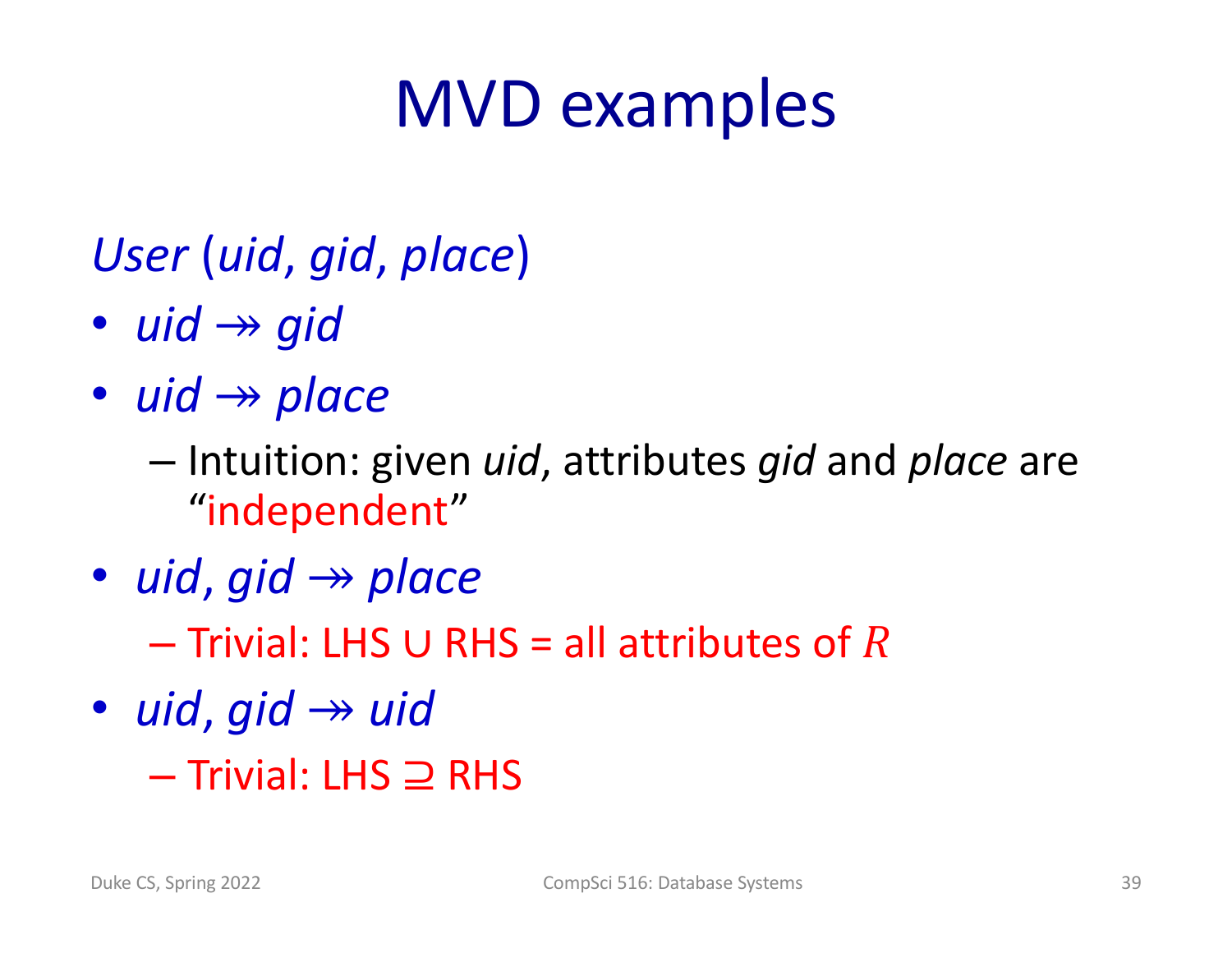Read this slide after looking at the examples

#### An elegant solution: "chase"

- Given a set of FD's and MVD's  $D$ , does another dependency  $d$  (FD or MVD) follow from  $\mathcal{D}$ ?
- Procedure
	- Start with the premise of d, and treat them as "seed" tuples in a relation
	- Apply the given dependencies in  $\mathcal D$  repeatedly
		- If we apply an FD, we infer equality of two symbols
		- If we apply an MVD, we infer more tuples
	- If we infer the conclusion of d, we have a proof
	- Otherwise, if nothing more can be inferred, we have a counterexample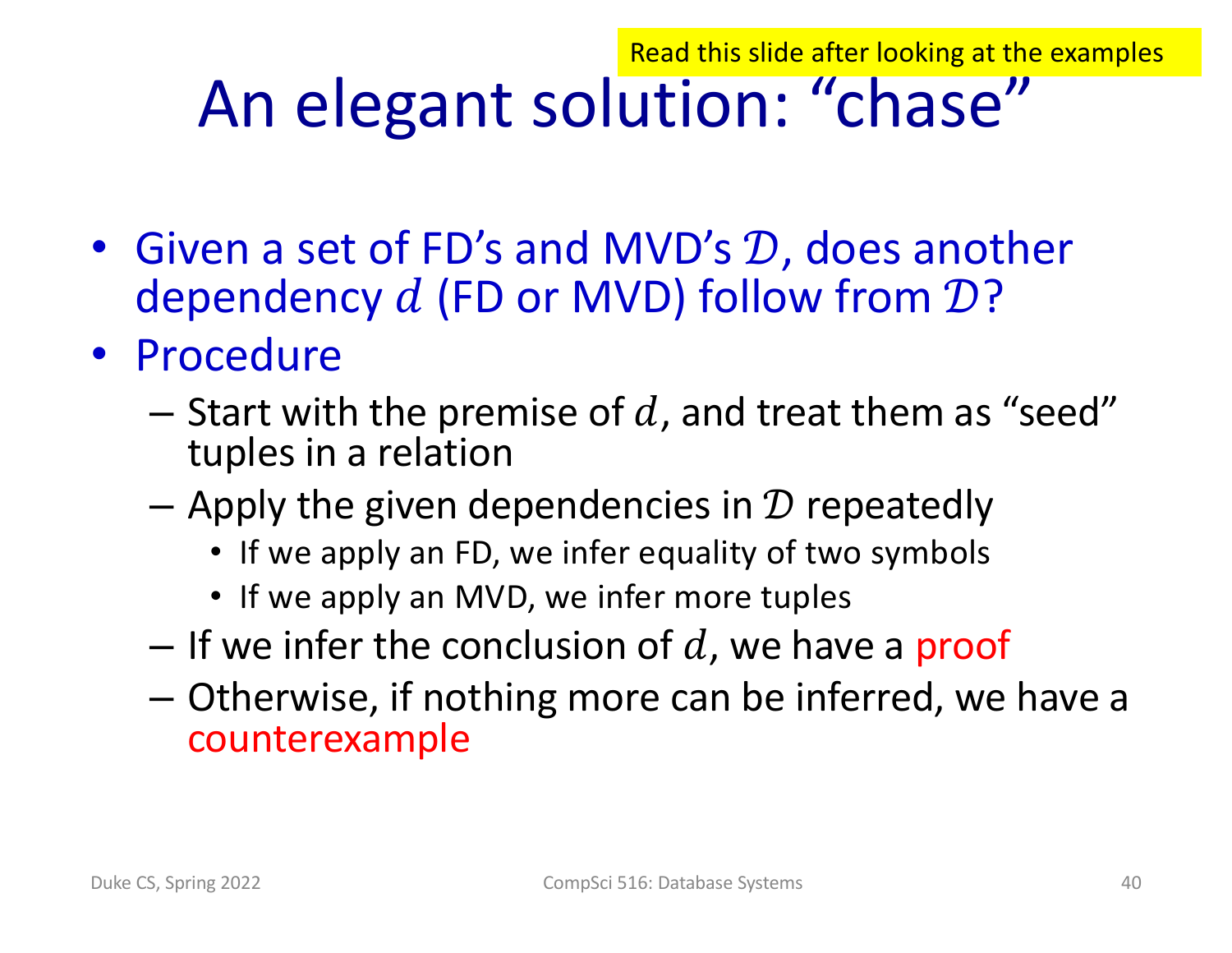#### Proof by chase

• In  $R(A, B, C, D)$ , does  $A \rightarrow B$  and  $B \rightarrow C$ imply that  $A \rightarrow C$ ?

| Have:                | $\boldsymbol{A}$ | B                                                                                             | $\bullet$ | Need:                         | $\boldsymbol{A}$ | $\overline{B}$ |                                       |  |
|----------------------|------------------|-----------------------------------------------------------------------------------------------|-----------|-------------------------------|------------------|----------------|---------------------------------------|--|
|                      |                  | $a \mid b_1 \mid c_1 \mid d_1$                                                                |           |                               |                  |                | $a \mid b_1 \mid c_2 \mid d_1 \mid \$ |  |
|                      |                  | $a \mid b_2 \mid c_2 \mid d_2$                                                                |           |                               |                  |                | $a \mid b_2 \mid c_1 \mid d_2 \mid$   |  |
| $A \rightarrow B$    |                  | $a \mid b_2 \mid c_1 \mid d_1$                                                                |           |                               |                  |                |                                       |  |
|                      |                  | $a \mid b_1 \mid c_2 \mid d_2$                                                                |           |                               |                  |                |                                       |  |
| $B \rightarrow C$    |                  |                                                                                               |           |                               |                  |                |                                       |  |
|                      |                  | $\begin{array}{ c c c } \hline a & b_2 & c_1 & d_2 \\ \hline a & b_2 & c_2 & d_1 \end{array}$ |           |                               |                  |                |                                       |  |
| $B \rightarrow C$    |                  | $a \mid b_1 \mid c_2 \mid d_1$                                                                |           |                               |                  |                |                                       |  |
| Duke CS, Spring 2022 |                  | $\begin{array}{ccc} a & b_1 & c_1 & d_2 \end{array}$                                          |           | CompSci 516: Database Systems |                  |                |                                       |  |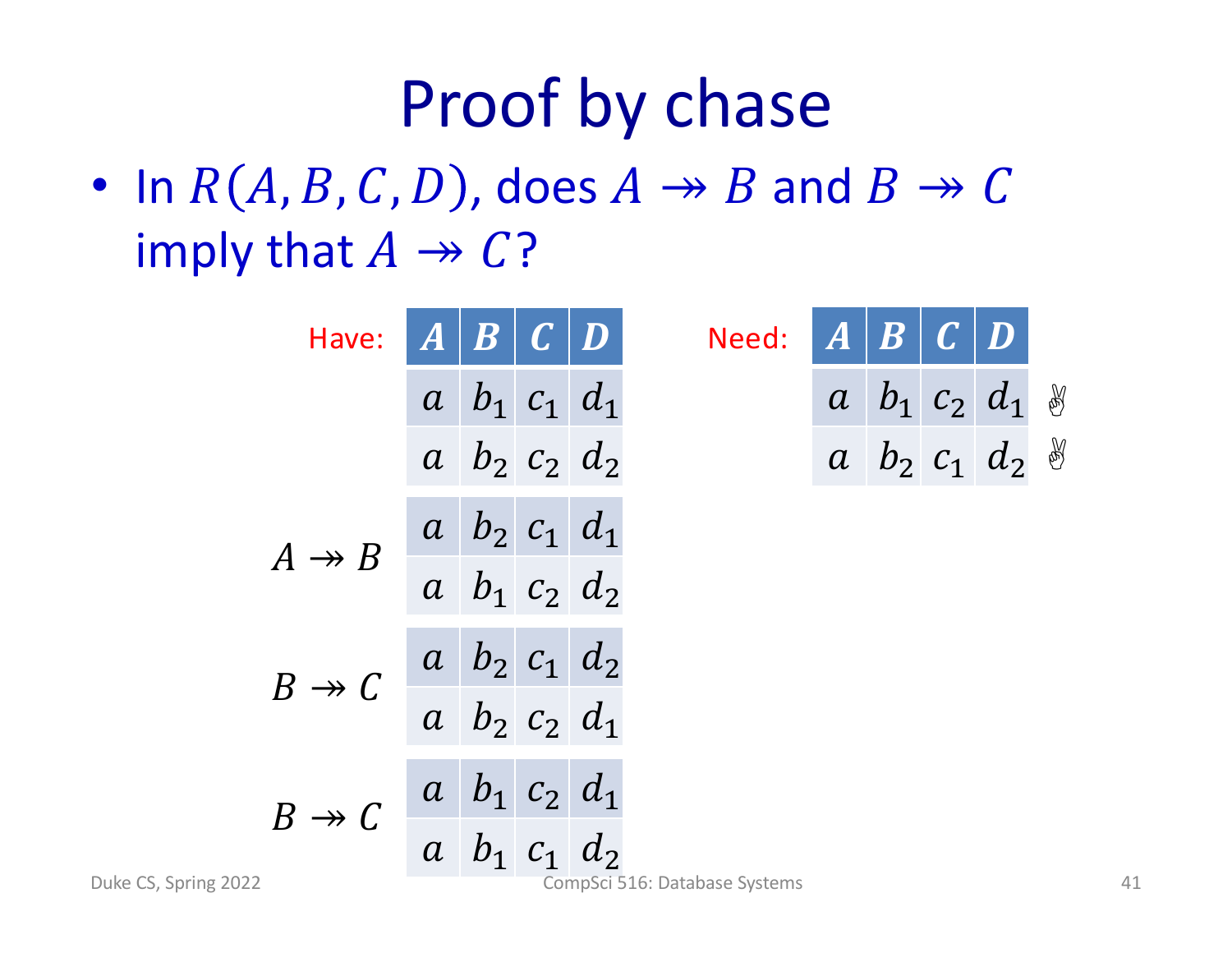# Another proof by chase

• In  $R(A, B, C, D)$ , does  $A \rightarrow B$  and  $B \rightarrow C$  imply that  $A \rightarrow C$ ?

> Have:  $\mid A\mid B\mid C\mid D\mid$  Need:  $a \mid b_1 \mid c_1 \mid d_1$  $a$   $b_2$   $c_2$   $d_2$  $c_1 = c_2$  &

$$
A \to B \qquad b_1 = b_2
$$

 $B \to C$   $c_1 = c_2$ 

In general, with both MVD's and FD's, chase can generate both new tuples and new equalities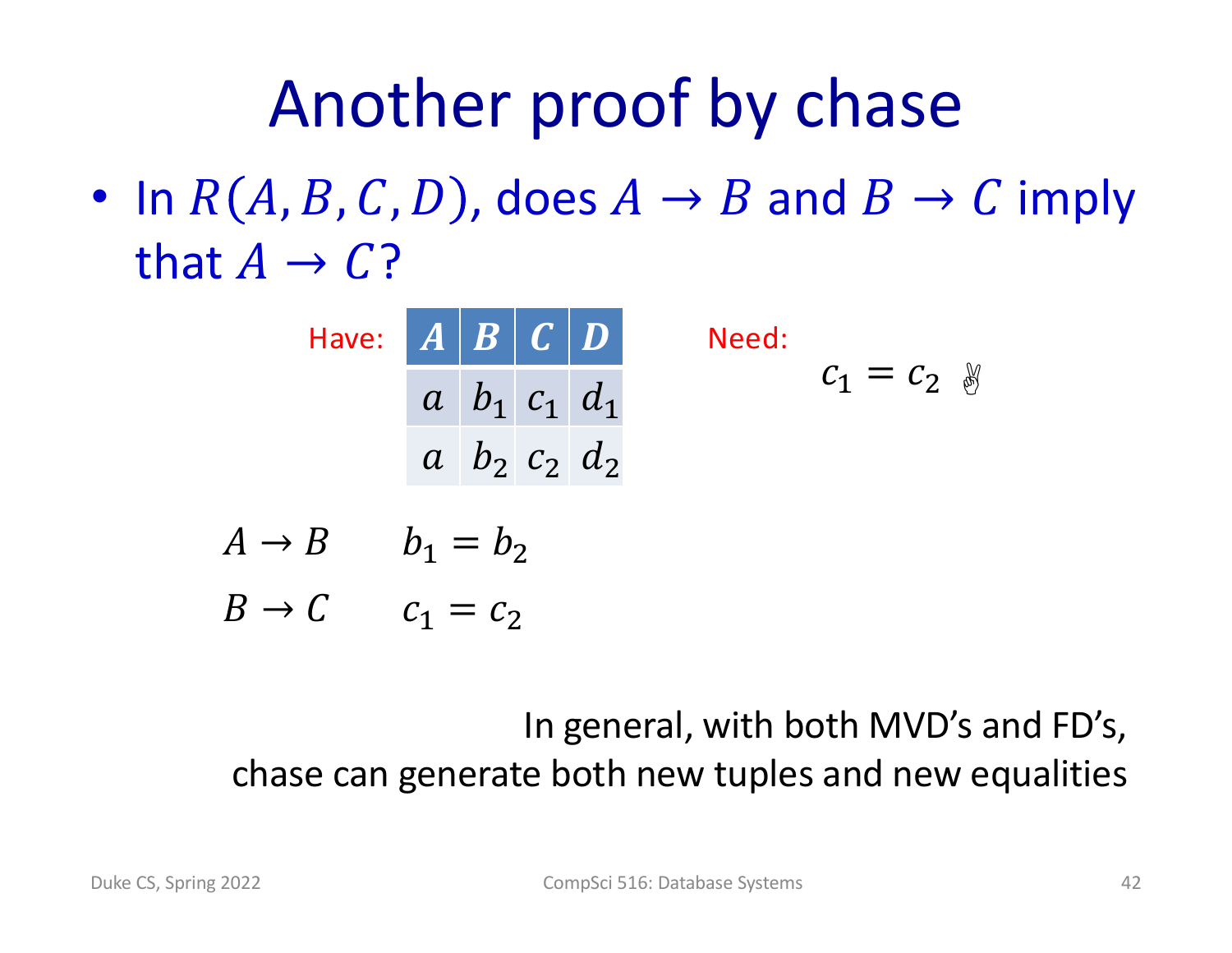#### Counterexample by chase

• In  $R(A, B, C, D)$ , does  $A \rightarrow BC$  and  $CD \rightarrow B$ imply that  $A \rightarrow B$ ?



Counterexample!

 $b_1 = b_2$  (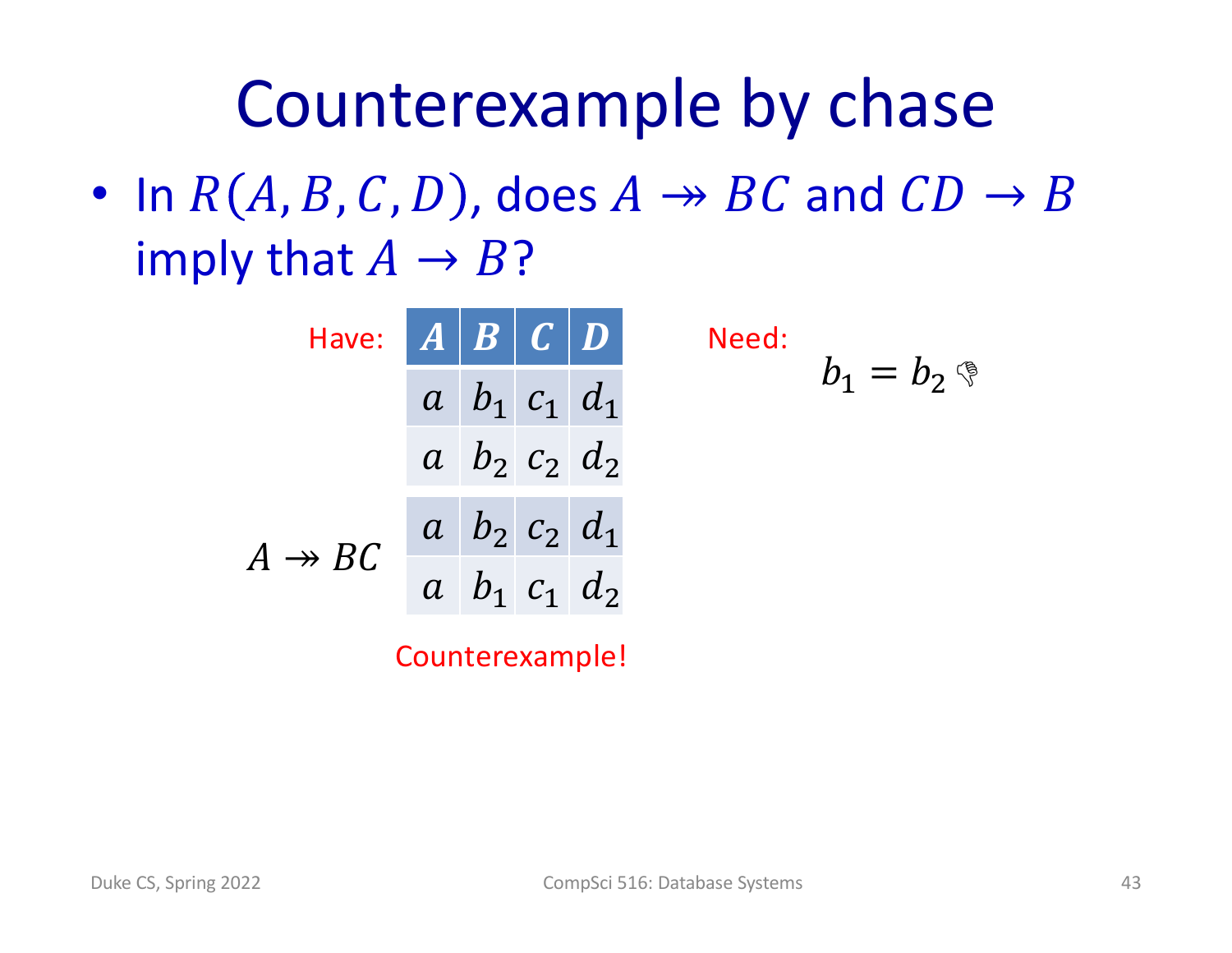#### 4NF

- A relation  $R$  is in Fourth Normal Form (4NF) if
	- For every non-trivial MVD  $X \rightarrow Y$  in R, X is a superkey
	- $-$  That is, all FD's and MVD's follow from "key  $\rightarrow$ other attributes" (i.e., no MVD's and no FD's besides key functional dependencies)
- 4NF is stronger than BCNF
	- Because every FD is also a MVD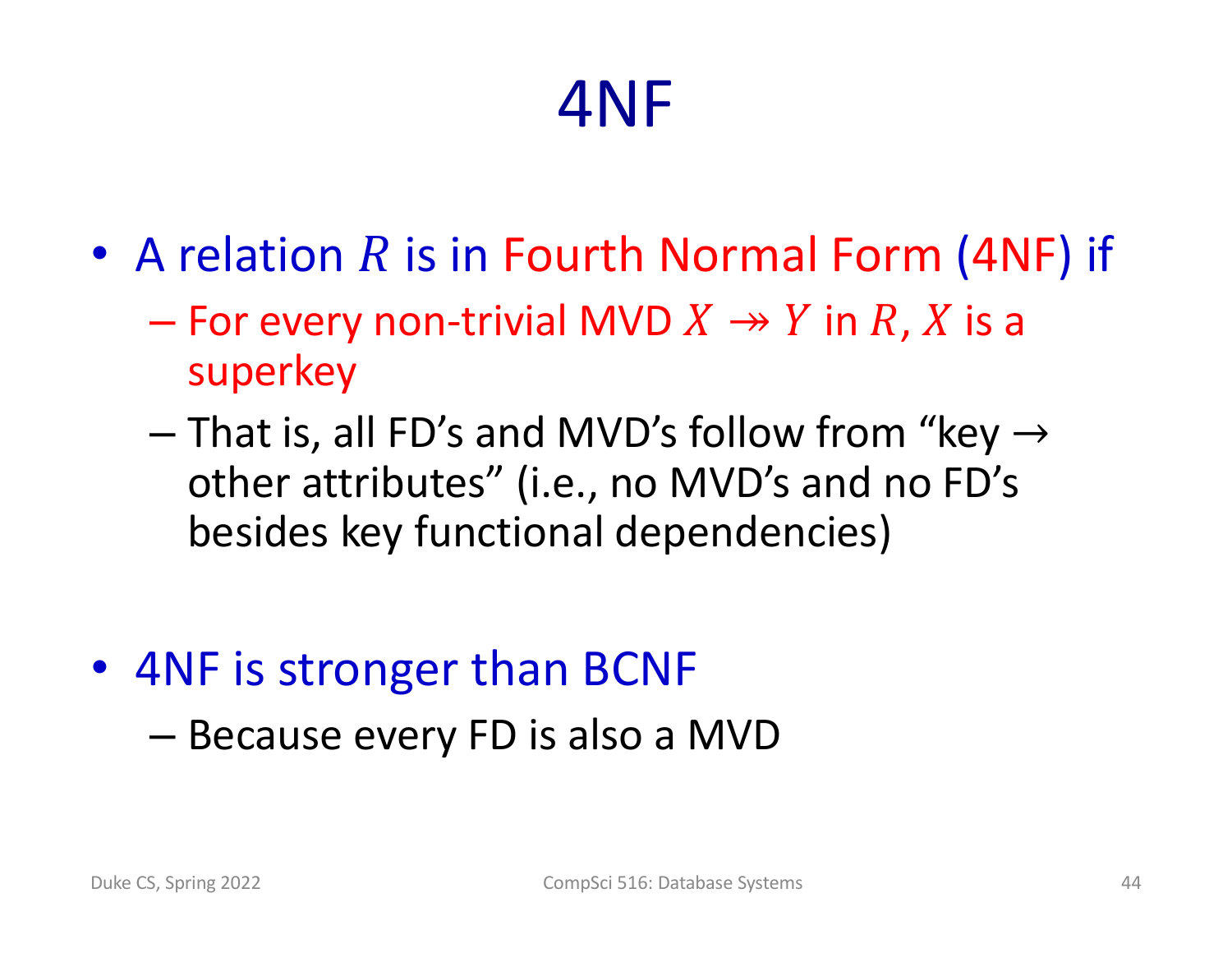# 4NF decomposition algorithm

- Find a 4NF violation
	- $-$  A non-trivial MVD  $X \rightarrow Y$  in R where X is not a superkey
- Decompose R into  $R_1$  and  $R_2$ , where
	- $R_1$  has attributes  $X \cup Y$
	- $R_2$  has attributes  $X \cup Z$  (where Z contains R attributes not in  $X$  or  $Y$ )
- Repeat until all relations are in 4NF
- Almost identical to BCNF decomposition algorithm
- Any decomposition on a 4NF violation is lossless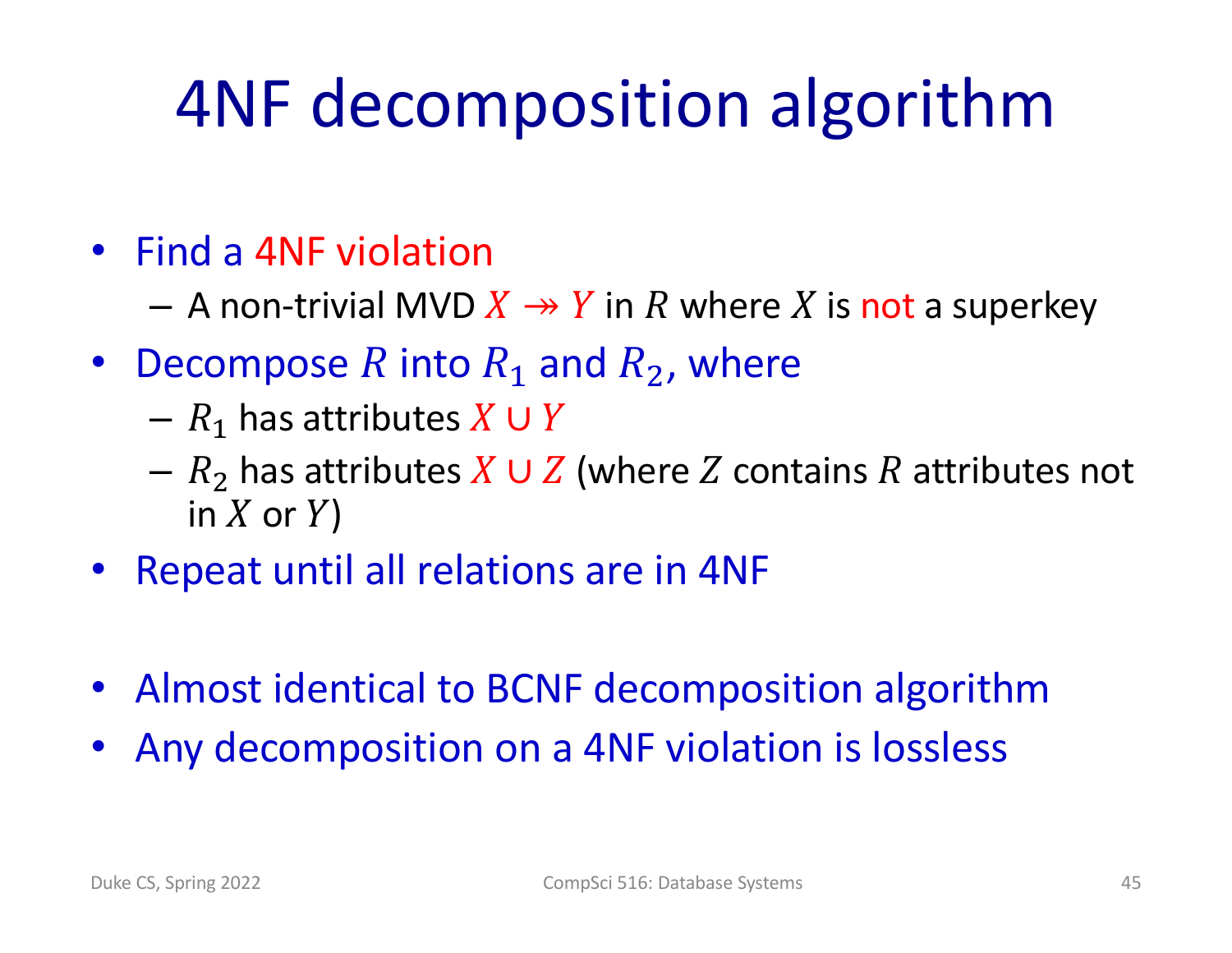### 4NF decomposition example

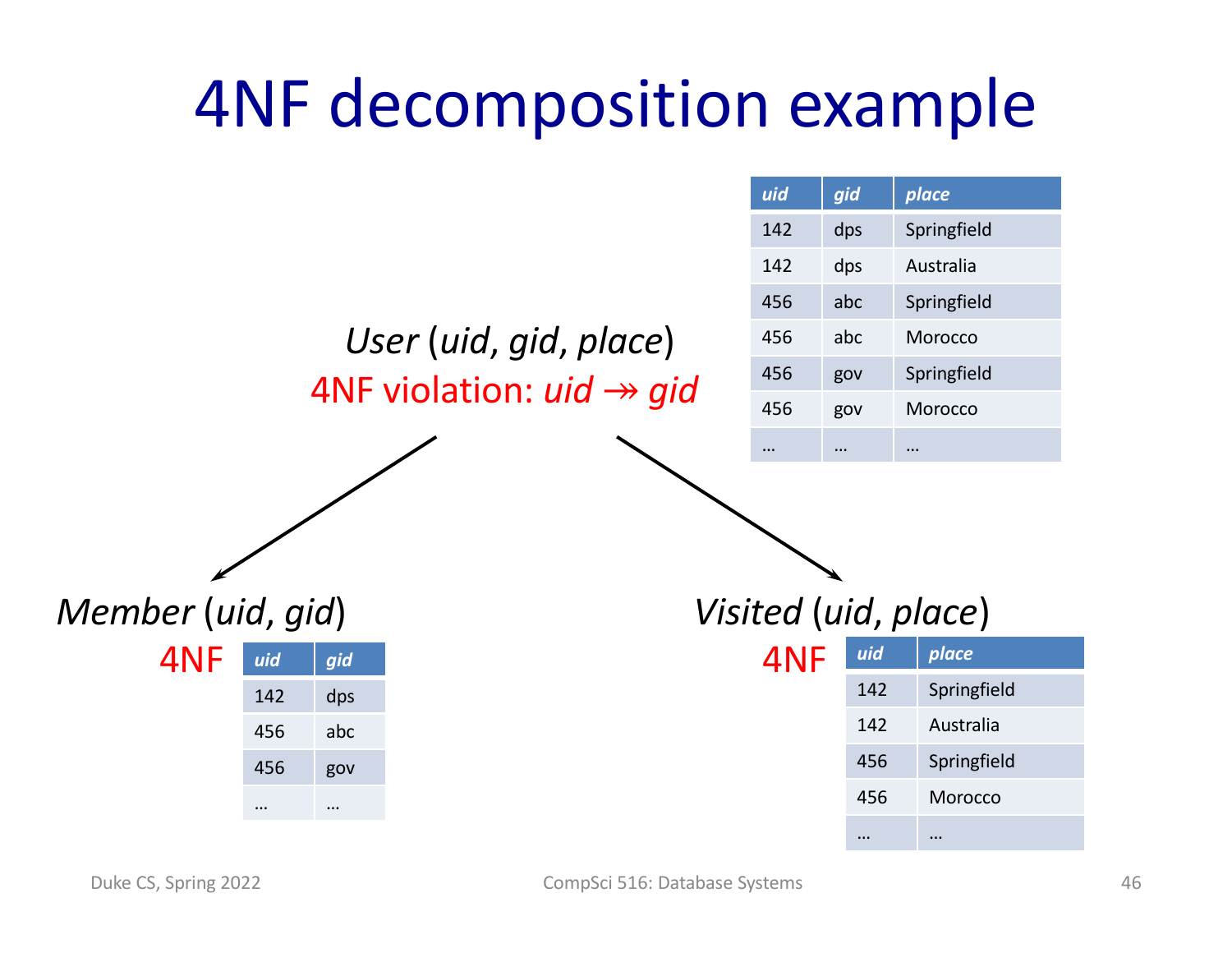### Other kinds of dependencies and normal forms

- Dependency preserving decompositions
- Join dependencies
- Inclusion dependencies
- 5NF, 3NF, 2NF
- See book if interested (not covered in class)